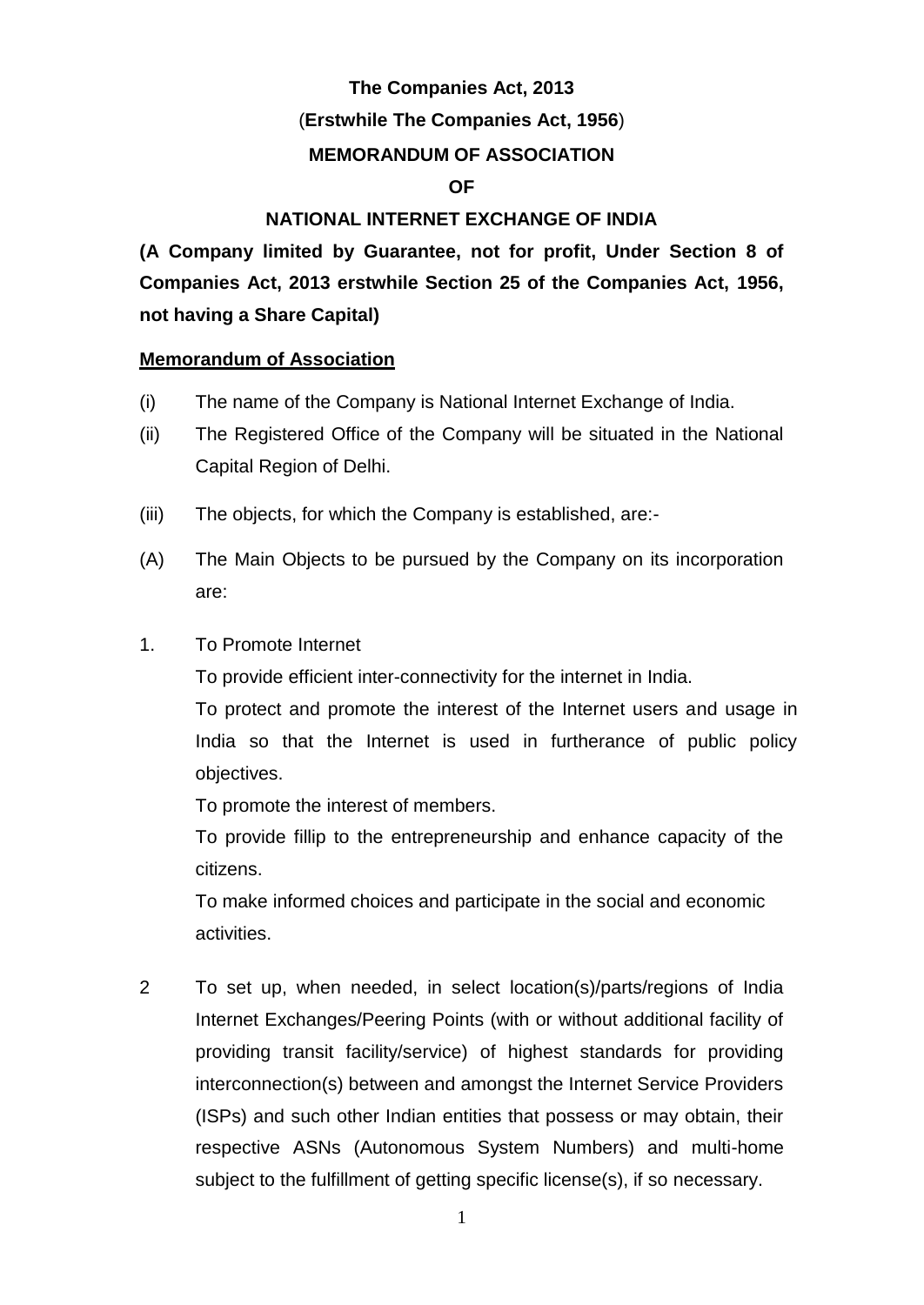- 3 To enable effective and efficient routing, peering, transit and exchange of the Internet traffic within India.
	- <sup>4</sup> To continuously work for enhancing and improving the quality of Internet and Broadband services and promote deployment of applications/concepts of relevance to the citizens of India.
- 5 Set up. INTERNET DOMAIN NAME OPERATIONS AND RELATED ACTIVITIES which includes:
- (a) Setting up of .IN Registry as an autonomous unit for .IN domain name registration.
- (b) Operating .IN Registry.
- (c) Making .IN Registry function as an autonomous body, accountable to the Government of India on all policy matters and ensure its satisfactory working.
- (d) Maintaining .IN domain name Registry and ensuring popularity, proliferation of .IN domain names and its operational stability, reliability and security.
- (e) Carrying out the registration of the domain name through appointed Registrars.
- (f) Ensuring implementation of an effective Dispute Resolution Policy.
- (g) To act as the National Internet Registry (NIR) for India to obtain, manage, allocate, recover and re-allocate and re-farm the Internet Resources (including but not limited to the Internet Protocol Addresses and Autonomous System Numbers) to and fro Indian entities/persons as well as enter into the technical and/or commercial agreements with international agencies overseas as and when required subject to necessary approvals and compliances.
- (h) To act as Registry for any IDN ccTLD (International Domain Names country code Top Level Domain) in any official language with concurrence from Government of India.
- (i) To act as Registry for any gTLD (generic Top Level Domain) which it may choose to apply to ICANN.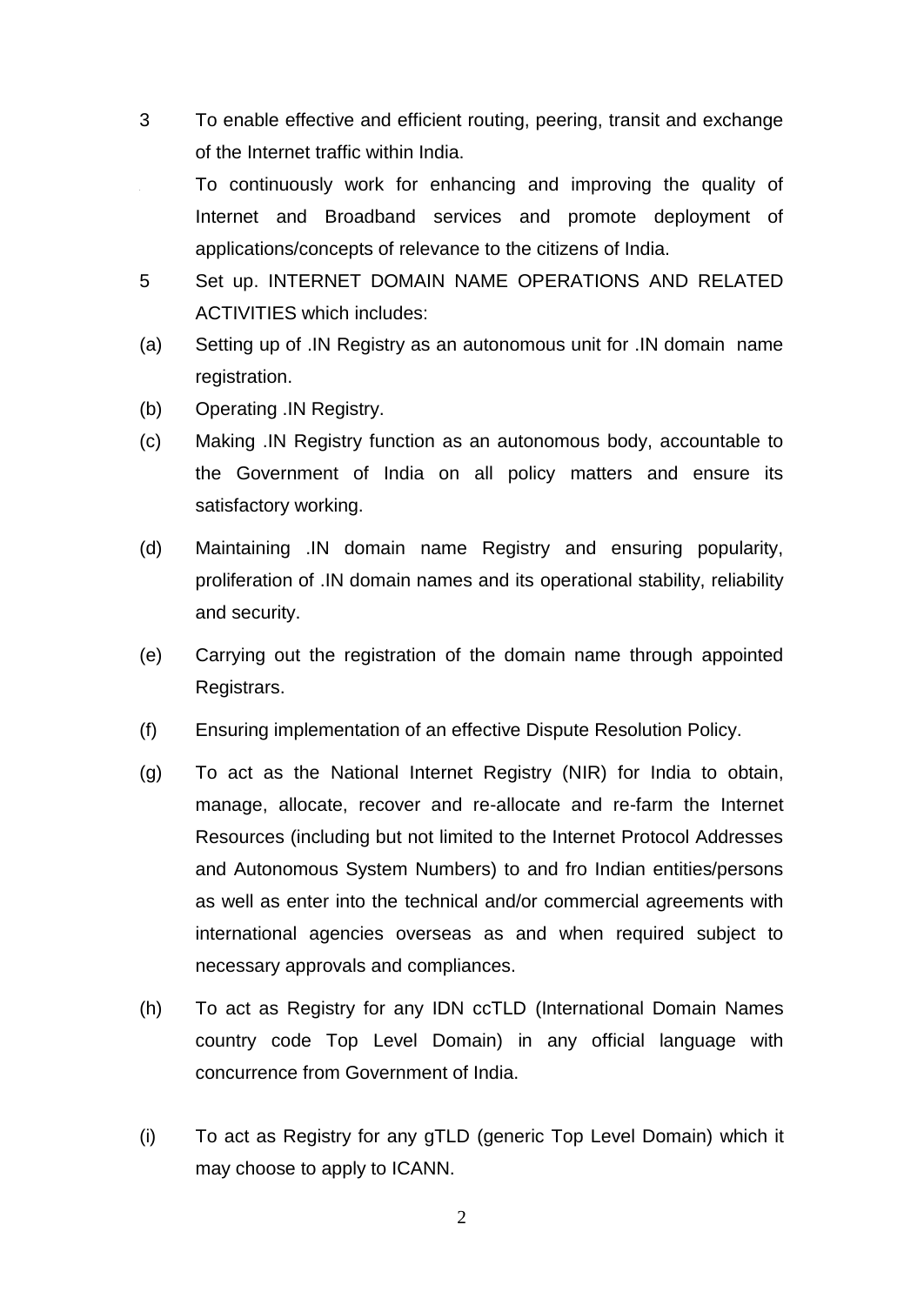- (B) The objects incidental or ancillary to the main objects are:
- 1. To ensure transparency and neutrality in the working of the Company in all its activities.
- 2. To apply for, purchase or otherwise acquire any patent, patent right, copyright, trade marks, formulate, licence, lease, concessions, conferring any exclusive or limited right to use, or any secret or other information as to any invention, which may seem capable of being used for any of the purposes of the Company or the acquisition of which may directly or indirectly benefit the Company; and to use, exercise, develop or grant licences in respect of or otherwise turn to account the property, rights, or information so acquired.
- 3. To purchase or import, take on lease or in exchange, hire or otherwise acquire any movable or immovable property and any rights or privileges, which the Company may think necessary or convenient for the purposes of its business and in particular any land, buildings, easements, machinery, plant and stock-in-trade.
- 4. To invest and deal with money of the Company, not immediately required, from time-to-time, in such manner as the Company may determine to promote the objects of the Company subject nevertheless to such conditions (if any) and such consents (if any) as may, for the time-being, be imposed or required by law.
- 5. To adopt such means of making known through advertisement or by other arrangements, as may be considered expedient, about the objects and activities of the Company, in particular by advertising in the media, audio and visual, by circulars, by exhibitions, works of art or interest, by publication of books, pamphlets and periodicals and granting prizes and awards.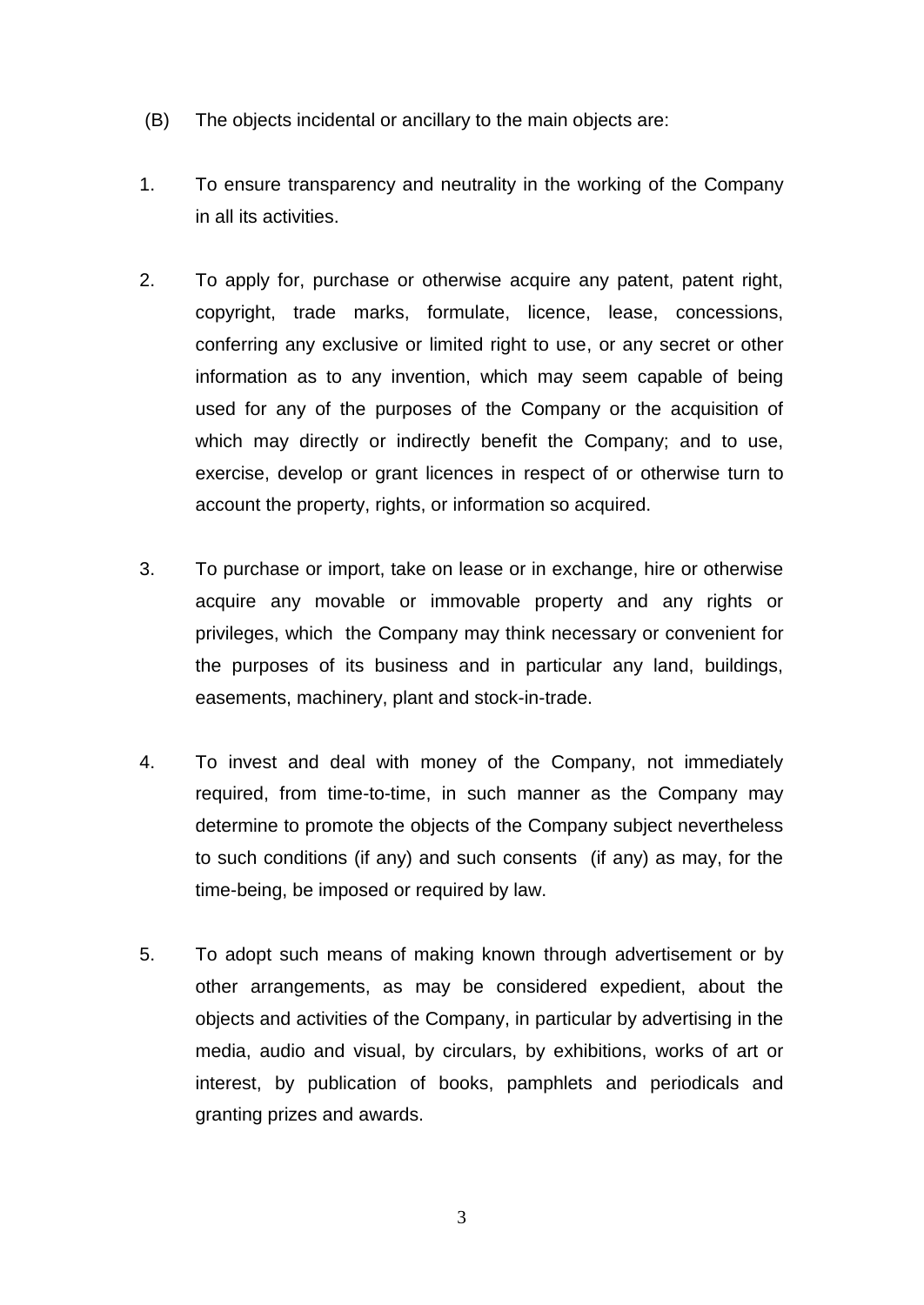- 6. To establish centres, libraries, information retrieval systems and the publications for dissemination by all means of communications about the Company's activities and their utilities.
- 7. To present, promote, organize, provide, manage and arrange seminars, conferences, lectures, concerts, etc., to generate Internet awareness in the country for user on extensive scale.
- 8. To establish or support associations, bodies, schools, trusts, etc., which may be considered necessary for furthering the objects of the Company.
- 9. To enter into collaborations, technical, financial or otherwise, with any Government, whether municipal, local or the like or any person or enterprise or institutions for obtaining any grant, licence or other terms, rights and benefits conducive to the Company's working and to obtain technical information, know-how and expert advice in the context of Company's activities.
- 10. To train or pay for training in India or abroad of any of the Company's employees or officers in the interest of or for furtherance of any of the Company's objectives.
- 11. To establish research and development centers to further aid and support the Company's objectives.
- 12. To refer all questions, disputes or differences arising between the Company and any other person (other than a Director of the Company) in connection with or in respect of any matter relating to the business or affairs of the Company to arbitration in such manner and upon such terms as the Company and such other person may mutually agree upon in each case and such reference to arbitration may be in accordance with the provisions of the Arbitration and Reconciliation Act, 1996 and the Rules of the International Chamber of Commerce relating to arbitration, and to institute legal proceedings or defend any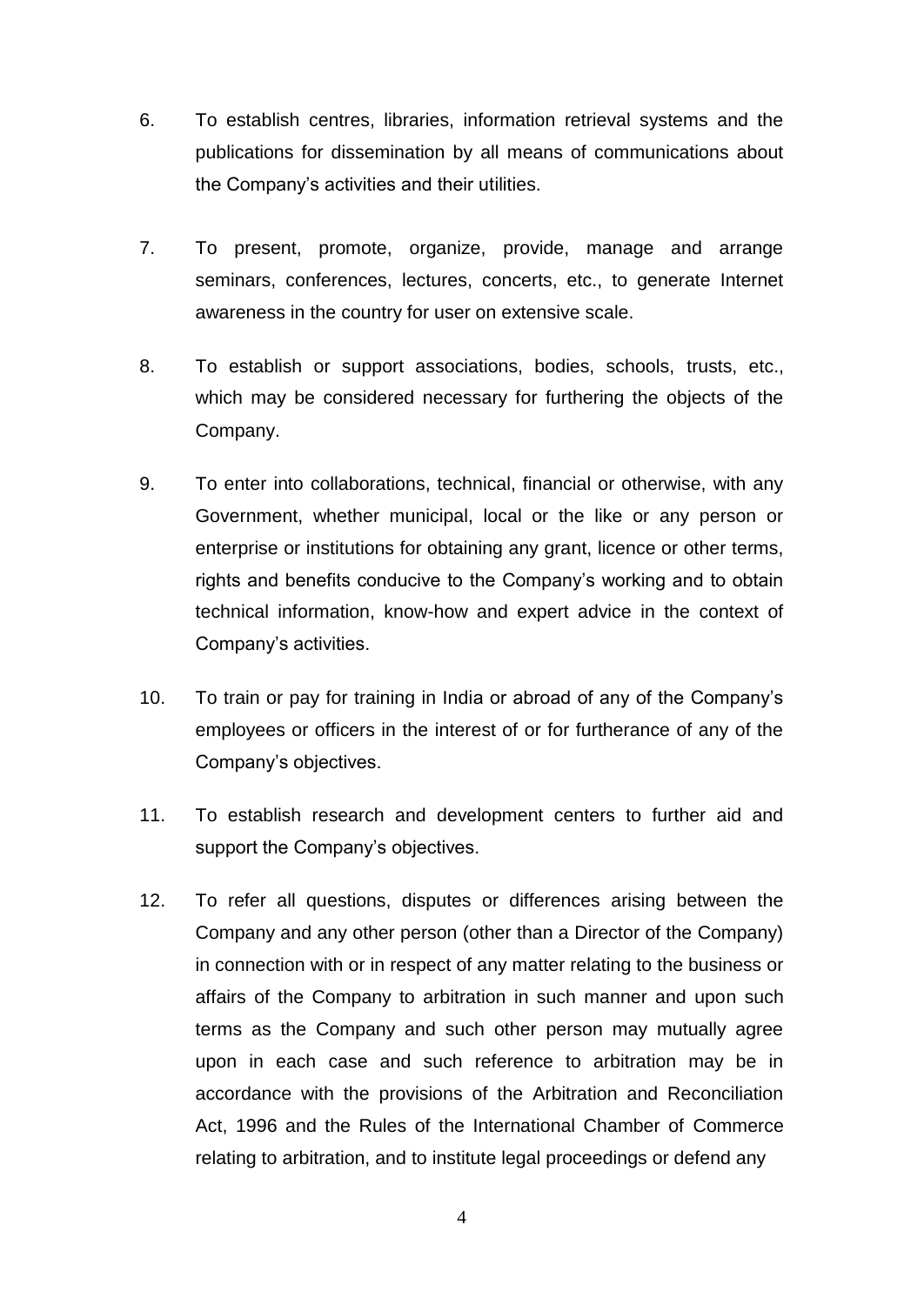proceedings and to appoint advocates, Consultants or Advisors in this behalf.

- 13. To do all such things, as may be considered just and expedient to promote the objects and interest of the Company.
- 14. To advocate policies, law and strategies to improve the Internet penetration and usage in India.
- 15. To collect, disseminate and share data, statistics, information and knowledge relating to Internet.
- 16. To plan, design, develop, improve, market, distribute, licence, install, alter, import, export or otherwise, deal in or with all software, hardware and programmes of any and all kinds and description, including but not limited to those used in, for or in connection with telecommunications, media services or electronic data processing equipment, product and services, including computers and microcomputers based products, switches, mainframe and supercomputers, computer networking, electronic commerce, ERPs, internet, web-designing and other web based products, applications and services, telecommunications peripheral equipment and terminals, including intelligent terminals speech or signal processing equipment, wireless and cellular equipments, test equipment, office and factory automation equipment, computer networking products and services, filmware and programmes.
- 17. To assist in inventing, designing, engineering, planning and application of electronic equipments and devices and data processing, machinery of all types and in activities relating to manufacturing, assembling, importing, exporting, distributing, repairing, servicing, installing of telephone and telecommunication equipments, media equipments, equipments for manufacturing of electronic components, machinery, instruments, appliances required for use in or in connection with all such things and generally all kinds of electric, magnetic, galvanic,

5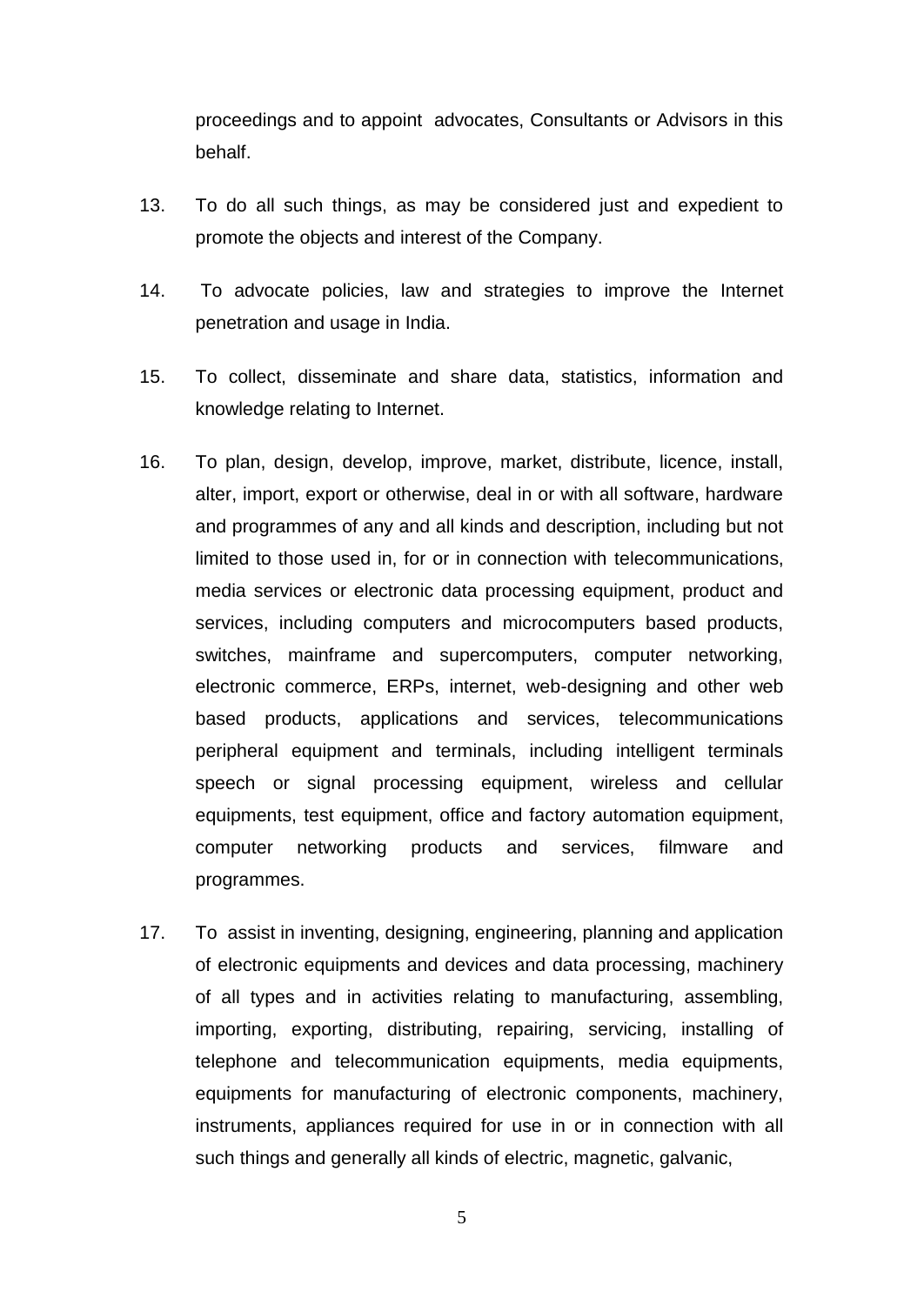electronic, telephone, telegraphic instruments, power supply apparatus and equipment and electric magnetic and electronic components.

- 18. To develop internet and intranet hardware and software and assist in internet service providers, telecom service providers, including but not limited to basic services, wireless and cellular services, call center services, etc., media service providers, including but not limited to broadcasting, cable operation, etc., communication hardware and software, including satellite communication and internet services, CAD & 3D designing services and medical transcription.
- 19. To carry on the activity of imparting education, training in computer software, hardware, office automation, web, internet, intranet services, multimedia, e-commerce, ERPs, development and/or implementation, communication systems or in various other discipline of information technology that may evolve from time to time and management through manual or other computer systems whether in India or abroad and impart training in various disciplines of information technology and management and for the said purpose establish and run information technology education, research and development institute, establish data processing computer center and to provide consultancy services.
- 20. To initiate, undertake, carry on, engage in, promote, assist, encourage and conduct scientific and technical research, developments, experiments, investigations, enquiries, studies, projects, analysis, examinations, surveys and tests of all kinds, including but not limited to those related to telecommunications, media broadcasting, cable operations, computers, electronic data processing equipment, software, hardware and programmes of all kinds and descriptions and any equipment, parts, components and assemblies or sub-assemblies thereof.
- 21. To contribute/donate sums of money out of surplus of the Company to institutions existing solely for promotion of Internet Technology and not for the purposes of profit but with objects aligned to those of this Company.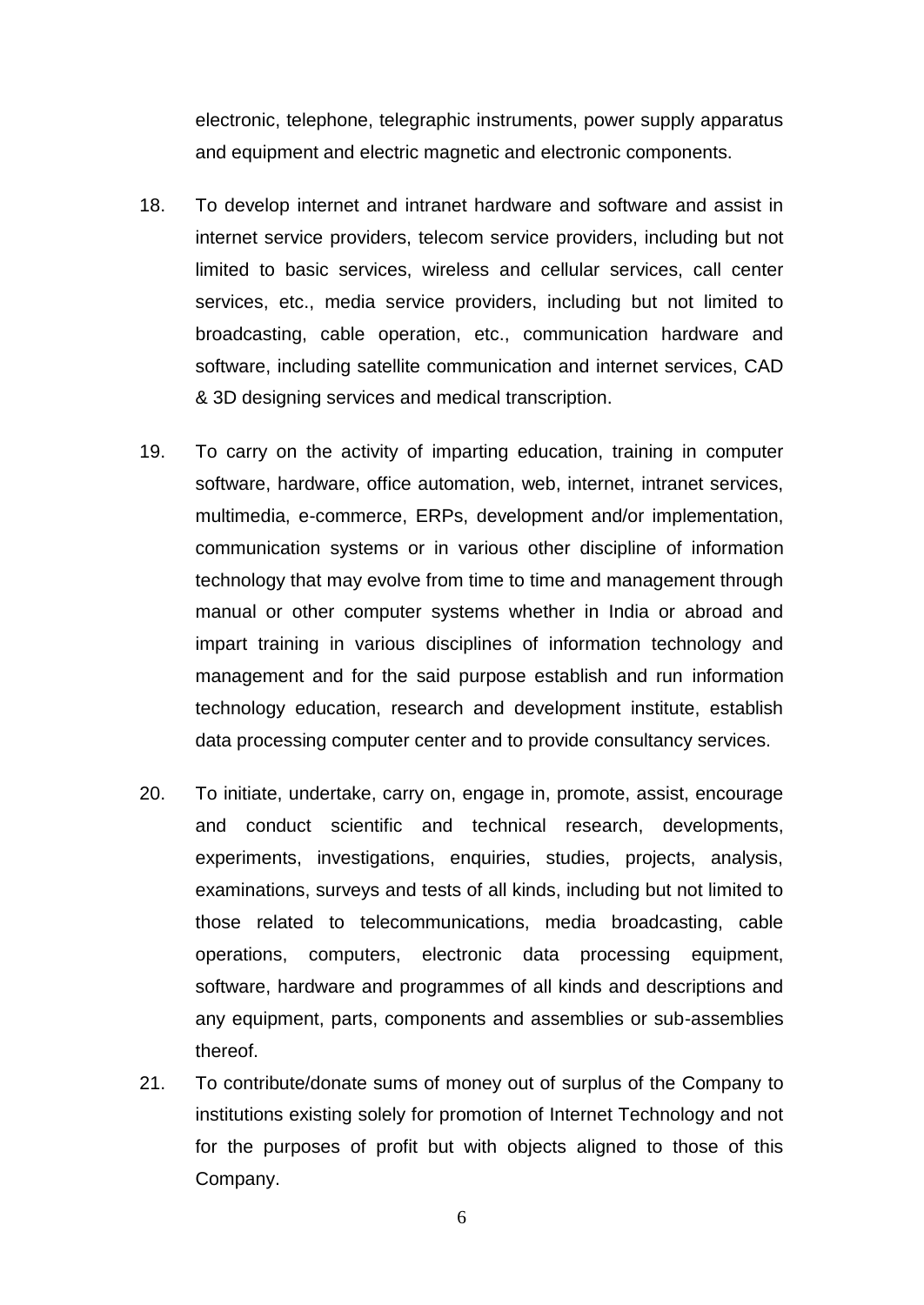- 22. To arrange for courses, lectures, classes and conferences for the diffusion of technical, business and industrial knowledge.
- 23. To engage, employ or hire appropriate staff, workers, legal experts and other professionals, attorneys, managers and agents for the work and furtherance of the aims and objects of the Company and to pay wages, salaries, stipends or fees to them.
- 24. To grant scholarship, fellowship, stipend or any other financial help to deserving students/scholars for pursuit of computer/internet related education.
- 25. To enter into contracts, agreements and arrangements with any other organization/ Company for carrying out such other work on behalf of the Company or any of the objects for which the Company is formed.
- 26. Subject to Sections 58A and 292 of the Companies Act, 1956 and the Regulations made therein and the directions issued by Reserve Bank of India to borrow, raise or secure the payment of money or to receive money as loan, at interest for any of the purposes of the Company and at such time or times as may be thought fit, by promissory notes, bill of exchange, hundies, bills of lading, warrants or such other negotiable instruments of all types or by taking credit in or opening current accounts or overdraft accounts, with any person, firm, bank or Company and whether with or without any security or by such other means, as the Directors may in their absolute discretion deem expedient and offer security for any such money so borrowed raised or received and to mortgage, pledge or charge the whole or any part of the property and assets of the Company, both present and future by special assignment or otherwise or to transfer or convey the same absolutely or in trust and to give the lenders power of sale and such other powers as may deem expedient and to purchase, redeem or pay off such securities, provided that the Company shall not carry on the business of banking within the meaning of the Banking Regulation Act, 1949.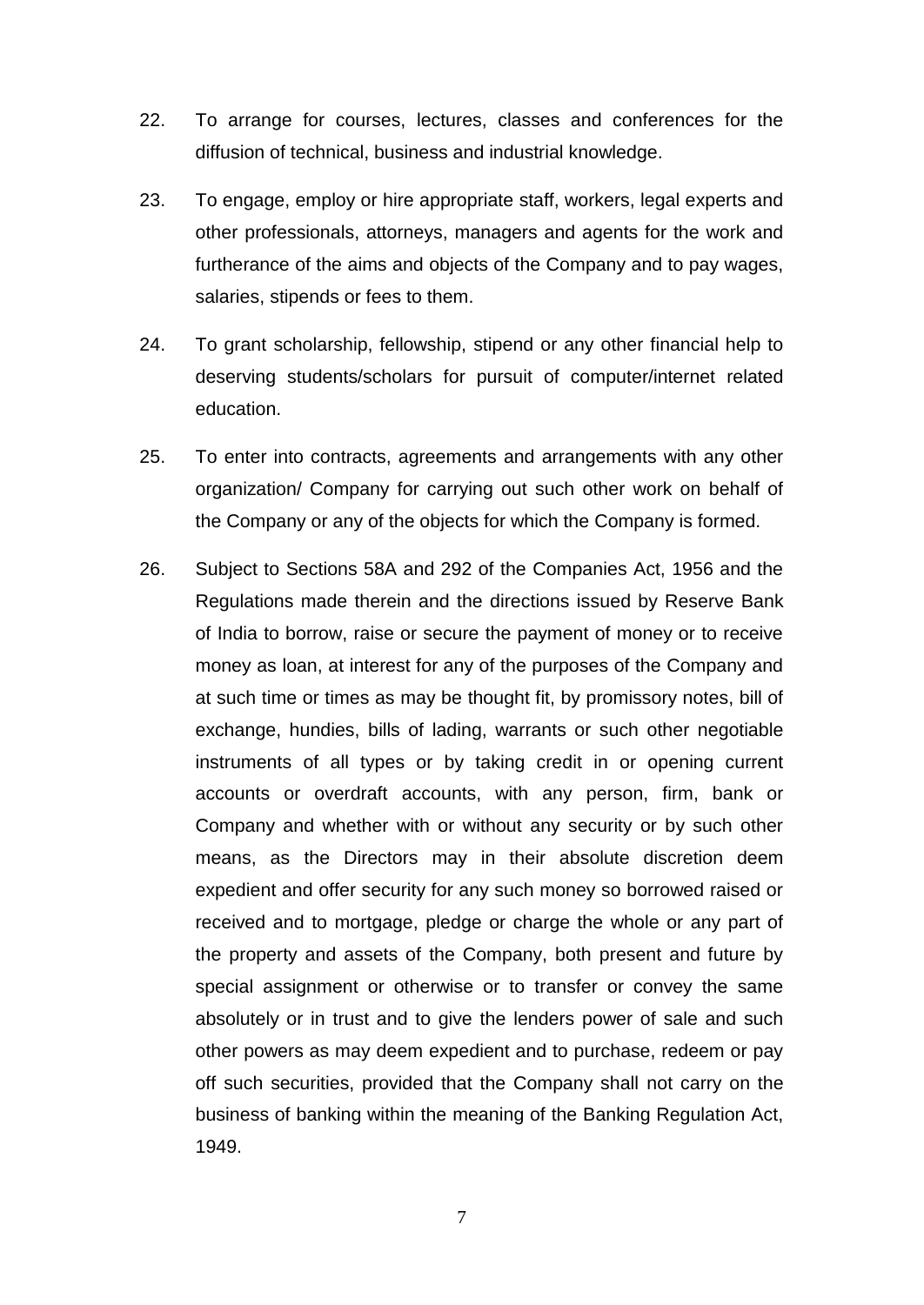- 27. To acquire by concession, grant, purchase, barter, lease, licence or otherwise either absolutely or conditionally and either alone or jointly with others land, buildings, machinery, plants, computers, utensils, work conveniences and such other movable and immovable properties, of any description as may be considered necessary and to pay for such land, building, works, property and rights purchased or acquired by or for the Company and manage, develop, let on lease or for hire or otherwise dispose of or turn to account the same, invest its funds suitably at such time or times and such manner and for such consideration as may be deemed proper or expedient for the purpose of attaining the objects of the Company.
- 28. To sell any property of the Company not required for the purpose of the Company without entering into real estate business.
- 29. To acquire by purchase, hire or otherwise and to accept gifts, grants, contributions, donations, subscriptions, etc., of buildings, lands, money, shares and other property for the purpose of fulfilling the objects of the Company.
- 30. To apply for and obtain any order of Central/State Government or such other authority for enabling the Company to carry any of its objects into effect or for effecting any modifications of the Company's constitution or any other such purposes, which may be deemed expedient and to make representations against any proceedings or application, which may directly or indirectly prejudice the Company's interests.
- 31. To invest donations received towards corpus of the Company, other donations as well as surplus of the Company arising after expenditure on objects of the Company and the funds, which are not required immediately in equity shares, preference shares, public sector bonds, banks, public sector companies, which are financially sound and have highest safety and have AAA/AA+ or equivalent rating and to utilize dividends or interest arising from such investments for furtherance of its objects.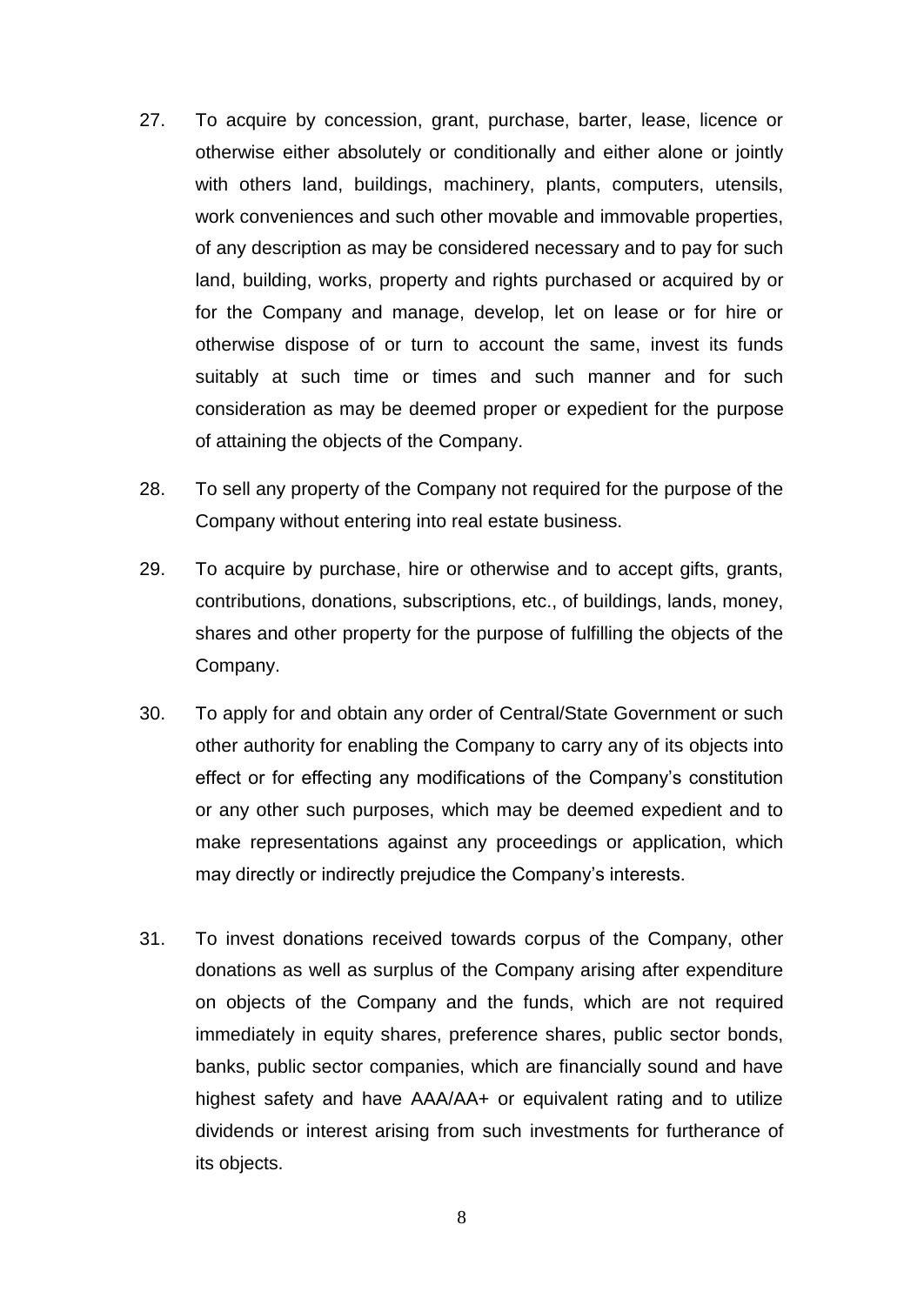- 32. To purchase or otherwise acquire and undertake the whole or any part of the business, property, right and liabilities of any Company or person carrying on activities, which this Company is authorized to carry on or is possessed of rights suitable for any of the purposes of this Company.
- 33. To enter into agreements with any Company or persons for obtaining by grant of licence or on such other terms of all types formulas and such other rights and benefits, technical information, know-how and expert guidance and equipments and machinery for the production and manufacture in India of any article or thing relating to the objects of the Company and to arrange facilities for training of technical personnel by them.
- 34. To indemnify officers, agents and servants of the Company against proceedings, costs, damages, claims and demands, in respect of anything done by them for and in the interest of the Company of any loss, damage or misfortune whatever which shall happen in the execution of the duties of their office or by relation thereto.
- (c) Other Objects for which the Company is established are:

Nil

- IV) The Objects of the Company extend to the whole of the Indian Union.
- V) 1. The income and property of the Company, whensoever derived, shall be applied solely for the promotion of its objects as set forth in this Memorandum.
	- 2. No portion of the income or property aforesaid shall be paid or transferred directly or indirectly by way of dividend, bonus, or otherwise by way of profit to persons who, at any time are, or have been members of the Company or to any one or more of them or to any persons claiming through any one or more of them.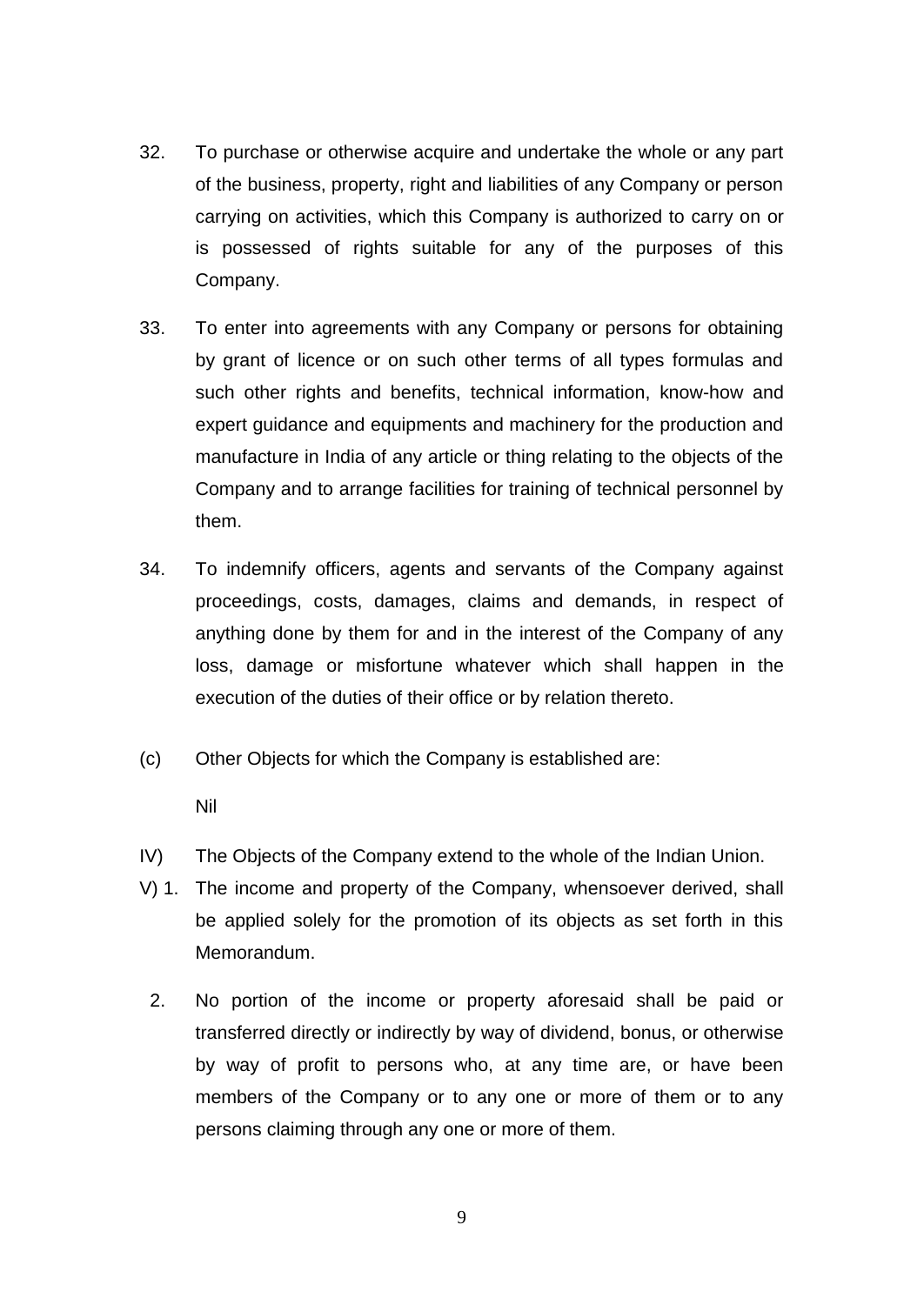- 3 Except with the previous approval of the Central Government, no remuneration or other benefit in money or moneys worth shall be given by the Company to any of its members, whether officers or servants of the Company or not except payment of out-of-pocket expenses, reasonable and proper interest on money lent or reasonable and proper rent for premises let to the Company.
- 4 Except with the previous approval of the Central Government, no member shall be appointed to any office under the Company, which is remunerated by salary, fees or in any other manner not excepted by sub-clause V (3).
- 5 Nothing in the clauses above shall prevent payment by the Company in good faith of reasonable remuneration to any of its officers or servants (not being members) or to any other persons (not being a member) in return for any services actually rendered to the Company.
- VI No alteration shall be made to this Memorandum of Association or to the Articles of Association of the Company, which are for the timebeing in force, unless alterations have been previously submitted to and approved by the Central Government.
- VII The liability of the members is limited.
- VIII. Each member undertakes to contribute to the assets of the company in the event of its being wound up while he is a member or within one year afterwards, for payment of the debts or liabilities of the company contracted before he ceases to be a member and of the costs, charges and expenses of winding up, and adjustment of the rights of the contributories among themselves such amount as may be required not exceeding Rs. 1000/-.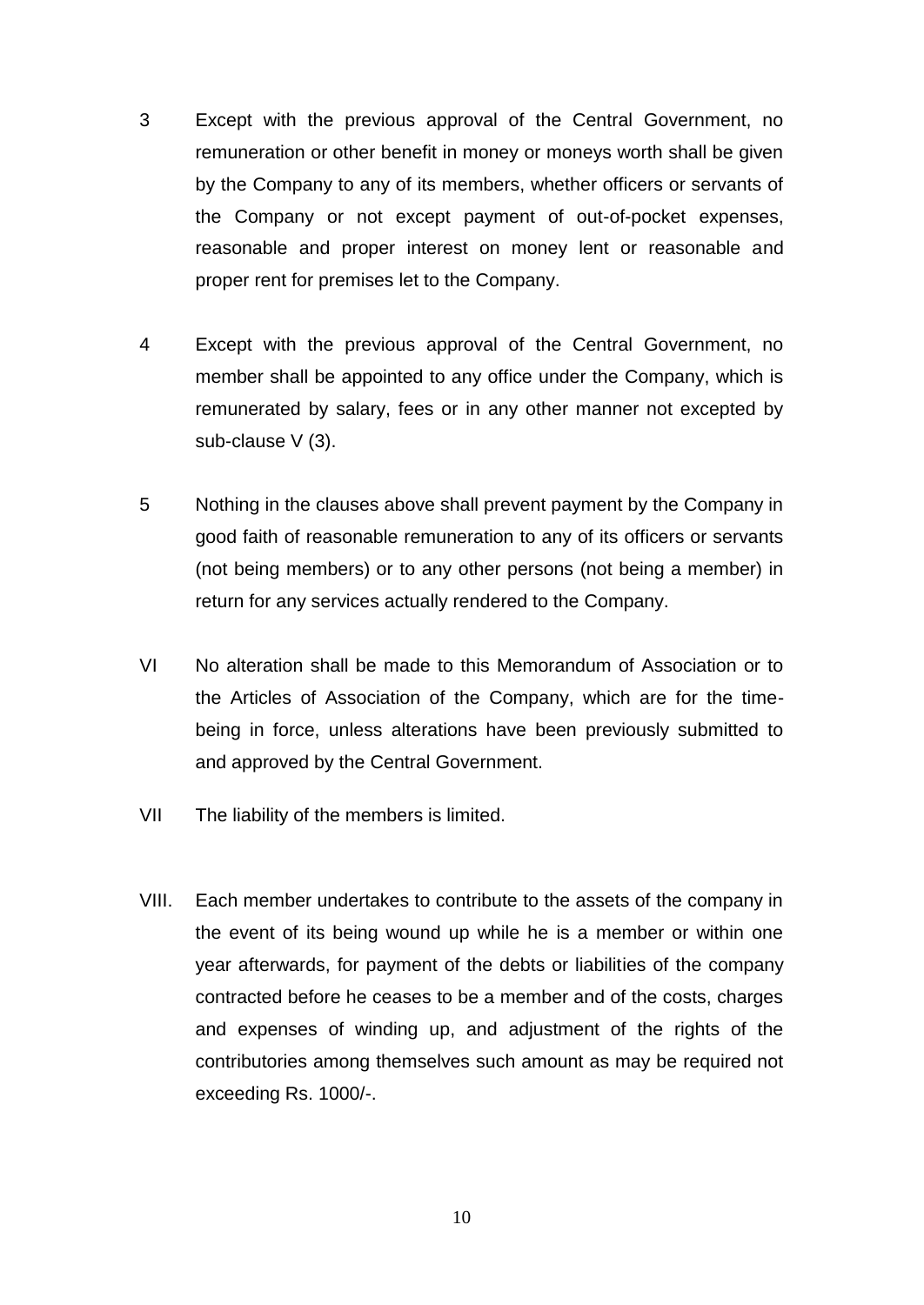- IX True accounts shall be kept of all sums of money received and expended by the Company and the matters in respect of which such receipts and expenditure takes place, and of the property, credits and liabilities of the Company's and subject to any reasonable restrictions as to the time and manner of inspecting the same that may be imposed in accordance with the regulations of the Company for the time-being in force, the accounts shall be opened to the inspection of the members.
- X Once at least in every year the accounts of the Company shall be examined and correctness of the balance sheet and the income and expenditure account ascertained by one or more properly qualified auditor or auditors.
- XI If upon winding up or dissolution of the Company, there remains after satisfaction of all debts and liabilities any property, whatsoever, the same shall not be distributed amongst the members of the Company but shall be given or transferred to such other Company having objects similar to the objects of the Company to be determined by the members of the Company at or before the time of dissolution or in default thereof by the High Court of Judicature that has or may acquire jurisdiction in the matter.
- XII We, the several persons whose names, addresses, descriptions and occupations are hereunto subscribed, are desirous of being formed into a Company, not for profit, in pursuance of this Memorandum of Association: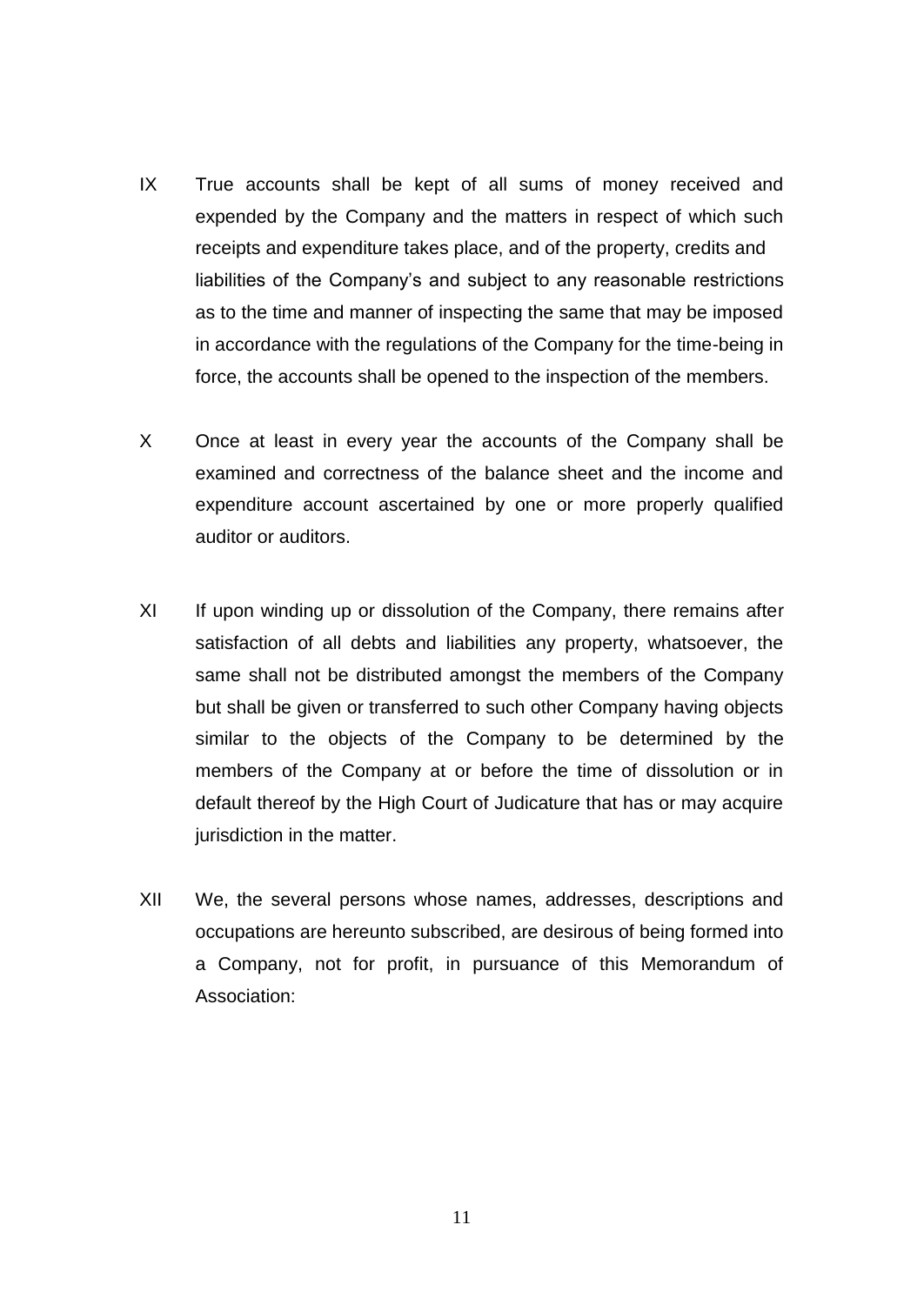| SI.       | Name, Address, Description<br>and                       | Signature of | Signature,                       |
|-----------|---------------------------------------------------------|--------------|----------------------------------|
| <b>No</b> | Occupation of the Subscribers.                          | the          | Name,                            |
|           |                                                         | Subscribers. | <b>Description</b><br>and        |
|           |                                                         |              | Occupation<br>0f<br>the Witness. |
| 1         | Prof. Ashok Jhunjhunwala,                               | Sd/-         |                                  |
|           | S/o-Mr. Banwari Lal Jhunjhunwala                        |              |                                  |
|           | C-2-2-5, $3^{\text{rd}}$ Loop Road,                     |              |                                  |
|           | IIT Madras, Chennai-600036                              |              |                                  |
|           | Service - Professor at IIT - Madras                     |              |                                  |
| 2         | Mr. R. Ramaraj<br>S/o Mr. K. Rajasekhar                 | Sd/          | I witness the                    |
|           | No-7, Canal Bank Road                                   |              | signatures of all                |
|           | K.B. Nagar, Adyar,                                      |              | the subscribers                  |
|           | Chennai-600020                                          |              |                                  |
|           | Service                                                 |              | who has signed                   |
| 3         | Mr. Amitabh Singhal                                     | Sd/          | in my presence                   |
|           | S/o Mr. Suresh Chand Singhal<br>D-108, Upkar Apartments |              | Sd                               |
|           | Mayur Vihar, Phase- 1, Extension                        |              |                                  |
|           | Mayur Vihar, Delhi-110091                               |              | (Dinesh Kumar                    |
|           | Service                                                 |              | Gupta)                           |
| 4         | Mr. Rajesh Chharia                                      | Sd/          | B.Com (H),                       |
|           | S/o- Mr. Ram Autar Chharia                              |              | <b>FCA</b>                       |
|           | KH-135, Kavi Nagar<br>Ghaziabad-201002 (UP)             |              |                                  |
|           | <b>Business</b>                                         |              | S/o Shri                         |
| 5         | Mr. S. N. Zindal,                                       | Sd/          | Ramesh                           |
|           | S/o- Mr. Champa Lal                                     |              | Chandra Gupta                    |
|           | B-322, Asiad Village Complex                            |              | 3507-6, Pyare                    |
|           | New Delhi-110049<br>Service                             |              |                                  |
| 6         | Mr. Deepak Maheshwari                                   | Sd/          | Lal road, Karol                  |
|           | S/o- Mr. G. C. Maheashwari                              |              | Bagh,                            |
|           | C-86, Upkar Apartments,                                 |              | New Delhi-                       |
|           | Mayur Vihar, Phase- 1 Extension                         |              |                                  |
|           | Mayur Vihar, Delhi-110091                               |              | 110005                           |
|           | Service<br>Mr. Rishi Chawla                             |              | M-No. 86824                      |
| 7         | S/o- Mr. Kulbhushan Chawla                              | Sd/          |                                  |
|           | 63, B.D. Estate,                                        |              |                                  |
|           | Mall Road, Delhi-110054                                 |              |                                  |
|           | <b>Country Coordinator - GIPI</b>                       |              |                                  |
|           |                                                         |              |                                  |

| Date:   | 19-6-2003 |
|---------|-----------|
| Place : | New Delhi |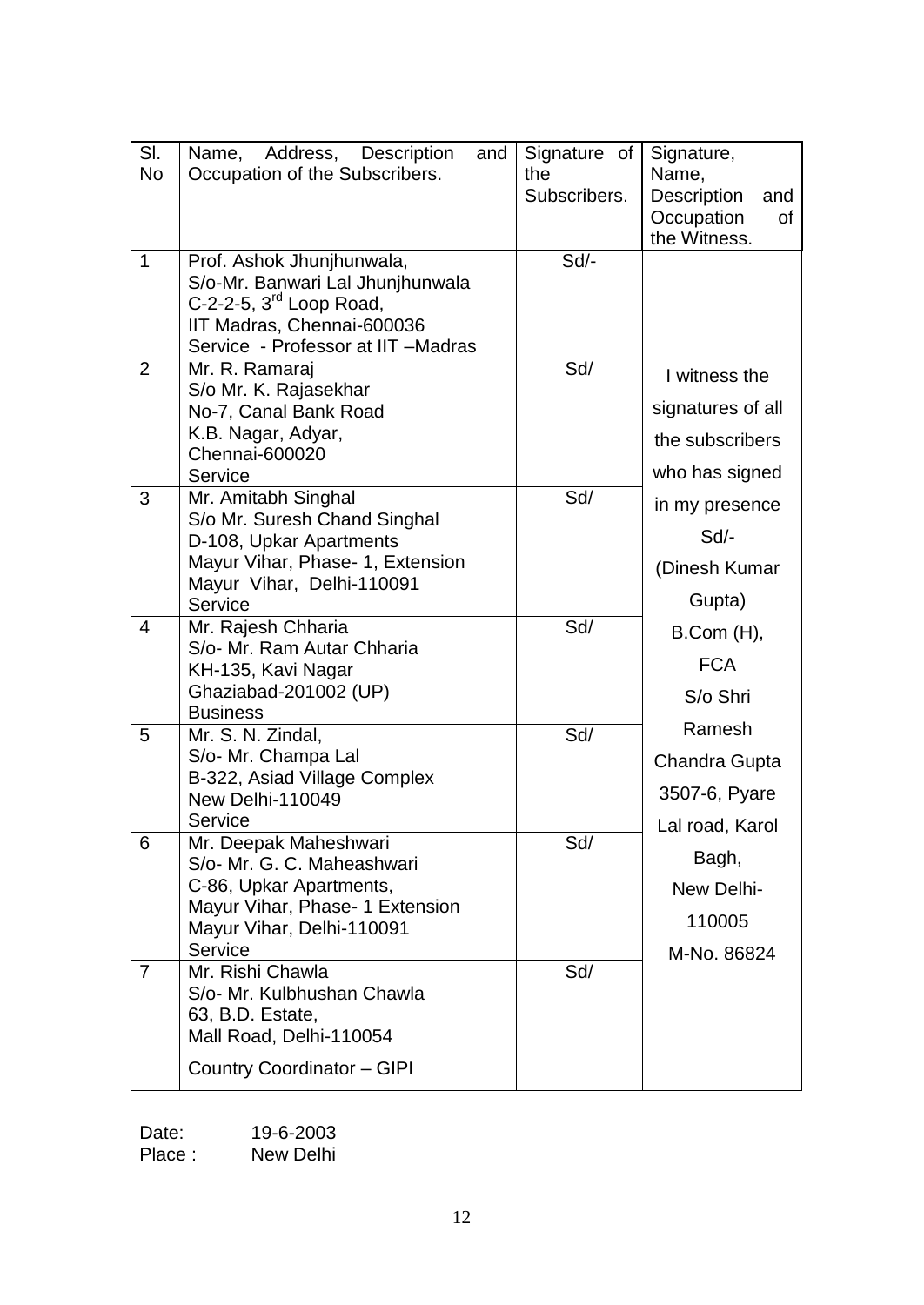## **The Companies Act, 2013** (**Erstwhile The Companies Act, 1956**)

## **ARTICLES OF ASSOCIATION OF**

### **NATIONAL INTERNET EXCHANGE OF INDIA**

**(A Company limited by Guarantee, not for profit, Under Section 8 of Companies Act, 2013 erstwhile Section 25 of the Companies Act, 1956, not having a Share Capital)**

### **CONSTITUTION OF THE COMPANY**

Regulations contained in Table H in Schedule I of the Companies Act, 2013, shall apply to the Company except in so far as they are embodied in the following articles which shall be the regulations for the management of the Company.

### **INTERPRETATION**

- 1. (a) In these Articles:
	- (1) "The Act" means the Companies Act, 2013 as amended from time to time.
	- (2) "The Seal" means the common seal of the Company.
	- (3) "NIXI means National Internet Exchange of India.
	- (b) Unless the context otherwise requires, words or expression contained in these regulations shall bear the same meaning as in the Act or any statutory modifications thereof in force at the date on which these regulations become binding on the Company.

#### **MEMBERS**

2. (a) The Company is a Public Company within the meaning of Section 3 (1)(a) of the Companies Act, 2013 (erstwhile Section 3(1) (iv) of the Companies Act, 1956).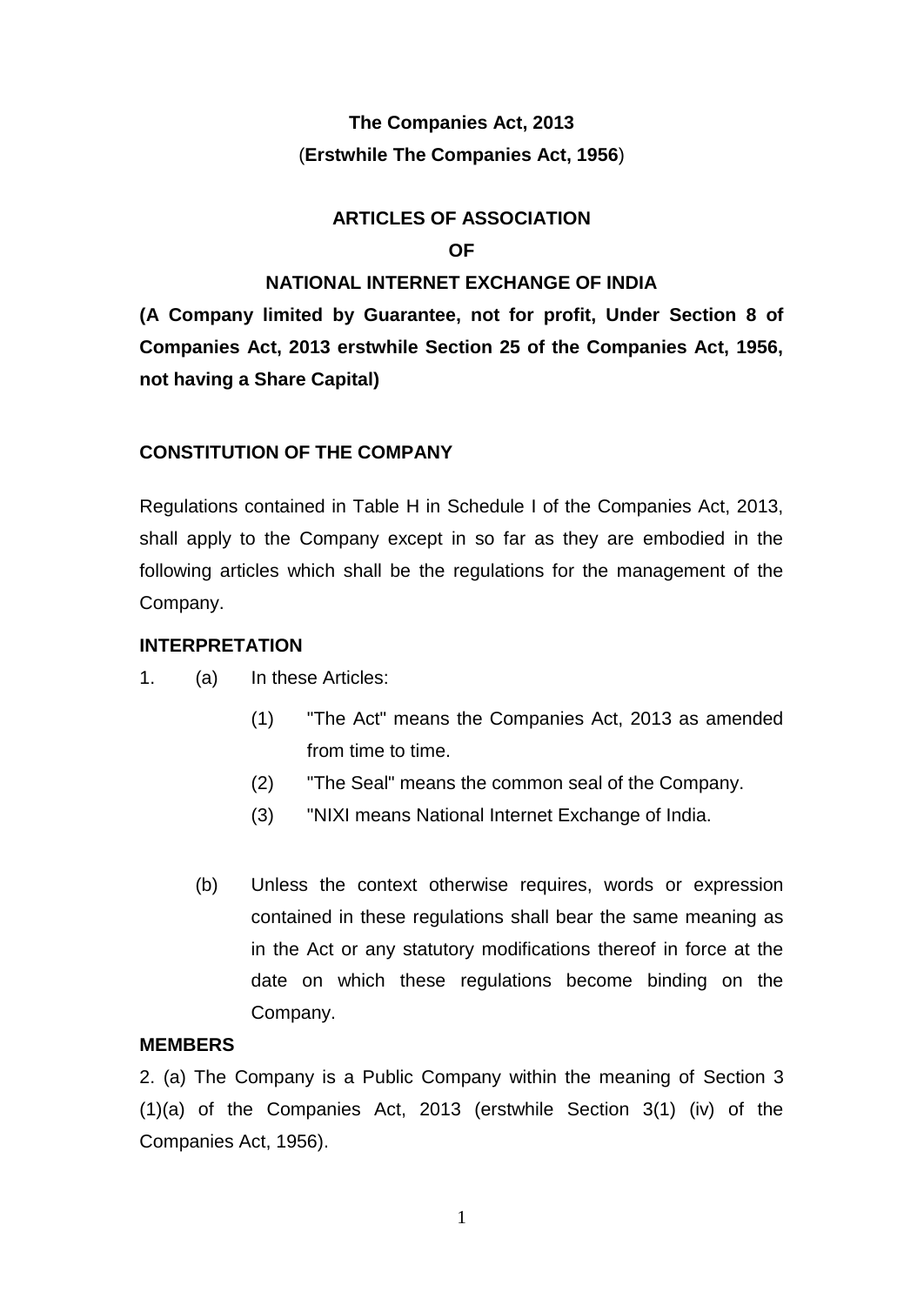(b) The number of members with which the company proposes to be registered is hundred, but the Board of directors may, from time to time, whenever the company or the business of the company requires it, register an increase of members

(c) There shall be three categories of members:

### "**Ordinary Members**: Shall be

i) Internet Service Providers who possess a valid Internet Service Provider license issued by Department of Telecommunications, Ministry of Communications, Government of India and have signed a connectivity agreement with the company (to be known as NIXI Connection Agreement),

ii) Other Indian entities having ASNs (Autonomous System Numbers) i.e Data Centres/ CDN, Content Providers, Academic Networks.

**Associate Members**: Individuals and/or organizations can become Associate Members subject to the approval of Board of Director and payment of requisite fee.

**Honorary Members**: The Board of Directors may invite learned, distinguished individuals and/or organizations to become Honorary Members Such Membership can be terminated at the sole discretion of the Board of the Director at any time.

- (d) The subscribers of the Memorandum shall be the first members of the Company and shall be entered as members in the Register of Members. Every other person who agrees in writing to become a member of the Company and whose name is registered in the Register of Members shall be a member of the Company.
- (e) Every applicant shall apply for the membership of the company, in the prescribed application form specifying the category under which membership is sought, giving all particulars as specified therein. After approval by the Board of directors, applicant shall become member of the company.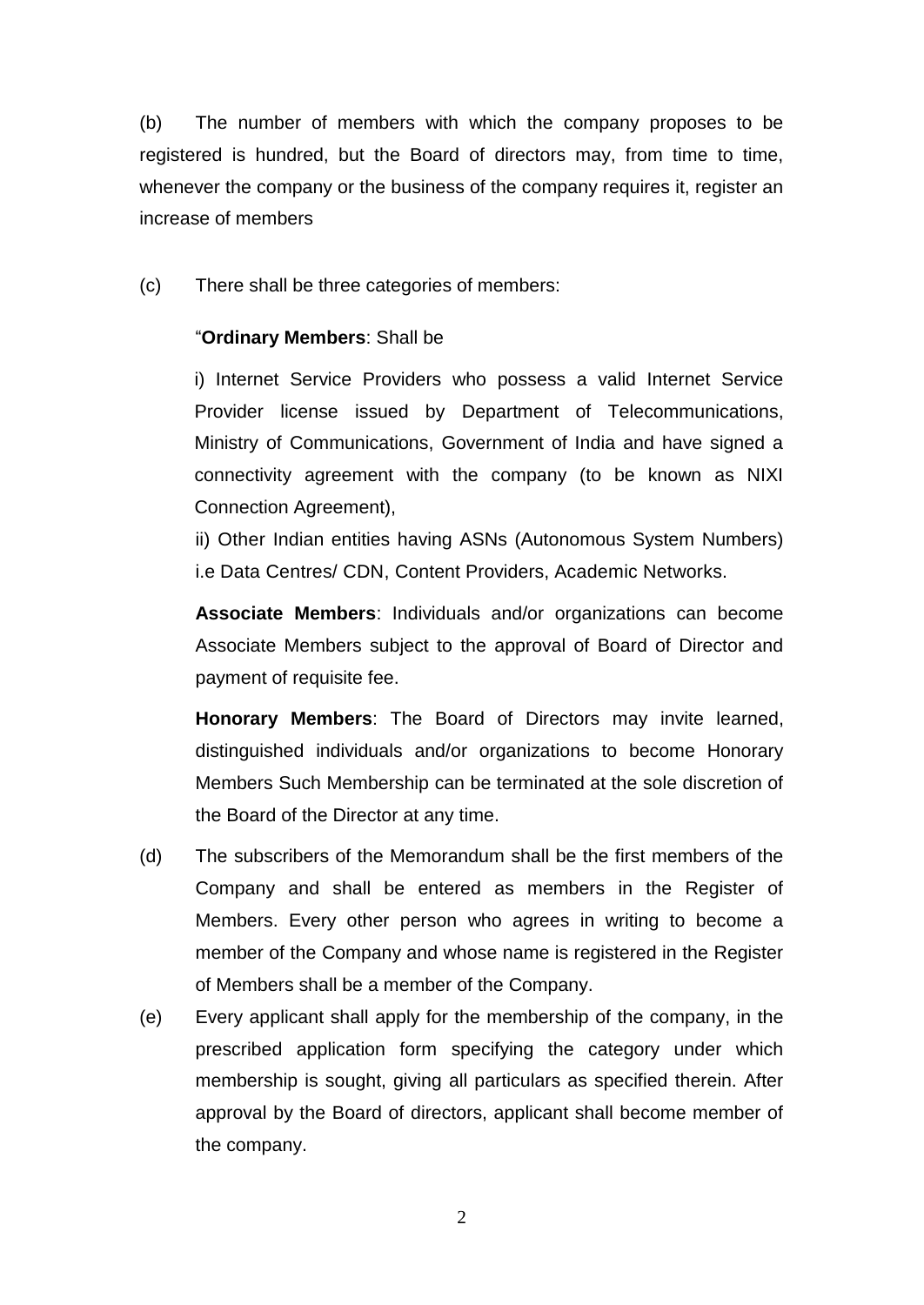- (f) The Board of the company can levy and fix from time to time a membership subscription to be charged from members at the time of their admission and /or annually.
- (g) A member shall cease to be member of the company if:
- (i) The Internet Service Provider's license of the member is terminated for whatever reason,
- (ii) The member is adjudged as insolvent,
- (iii) A member goes into liquidation or winding up proceeding are initiated against it,
- (iv) A member fails to pay subscription within three months of the same becoming due to the company, "Membership is ceased in absence of continued traffic for 30

days /or violation of connectivity agreement or any terms of the agreement with the member."

- (v) If such member is expelled from the company by the board for being found guilty of misconduct/ violation of the rules of the company or is guilty of an act which is detrimental to the interest of the company or for furnishing wrong particulars for obtaining admission to the membership of the company, after affording the member a reasonable opportunity of being heard,
- (vi) On his death,
- (vii) On his becoming of unsound mind,
- (viii) On his tendering the resignation.

A member ceasing to be a member of the company by any of the above modes shall forego all his rights or claims upon the company, but shall nevertheless remain liable for and shall pay all the monies, which at the time of ceasing to be a member were due from him to the company.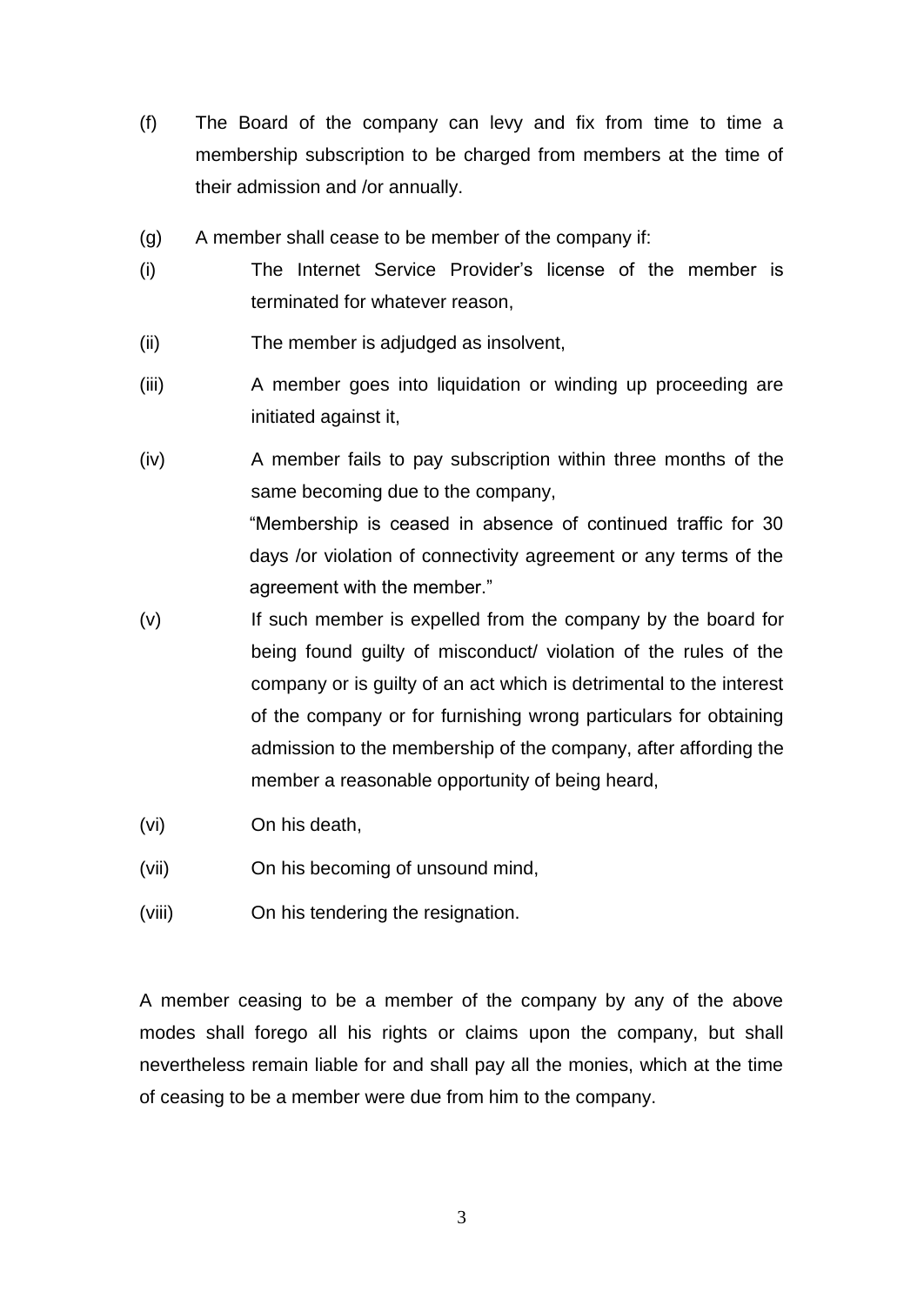#### **GENERAL MEETINGS**

- 3. All general meetings, other than Annual General Meeting, shall be called "Extraordinary General Meetings". Any general meeting can be called by the Board of directors by giving not less than 14 clear days notice in writing sent by Registered Post, Acknowledgement due or through special messenger or by fax or by E-mail or by any other mode of written communication as decided by the Board of Directors. A copy of the minutes of the general meeting shall be sent to all the members.
- 3. a) A General Meeting may be called after giving shorter notice if consent is accorded thereto by the members in accordance with the provisions of section 101(1) of the Companies Act, 2013 (erstwhile section 171(2) of the Companies Act, 1956).
- 4 (a) The Board may, whenever it thinks fit, call an Extraordinary General Meeting.

(b) If at any time, the Directors of the company are not within India, Directors capable of acting, who are sufficient in number to form a quorum, any director or any two members of the Company may call an Extraordinary General Meeting in the same manner *as* nearly as possible as that in which such a meeting may be called by the Board.

#### **PROCEEDINGS AT GENERAL MEETINGS**

5. (a) No business shall be transacted at any general meeting unless a quorum of members is present at the time when the meeting proceeds to transact business.

(b) Save as otherwise provided herein, 5 members strength, present in person shall be the quorum for all purposes at any general meeting.

4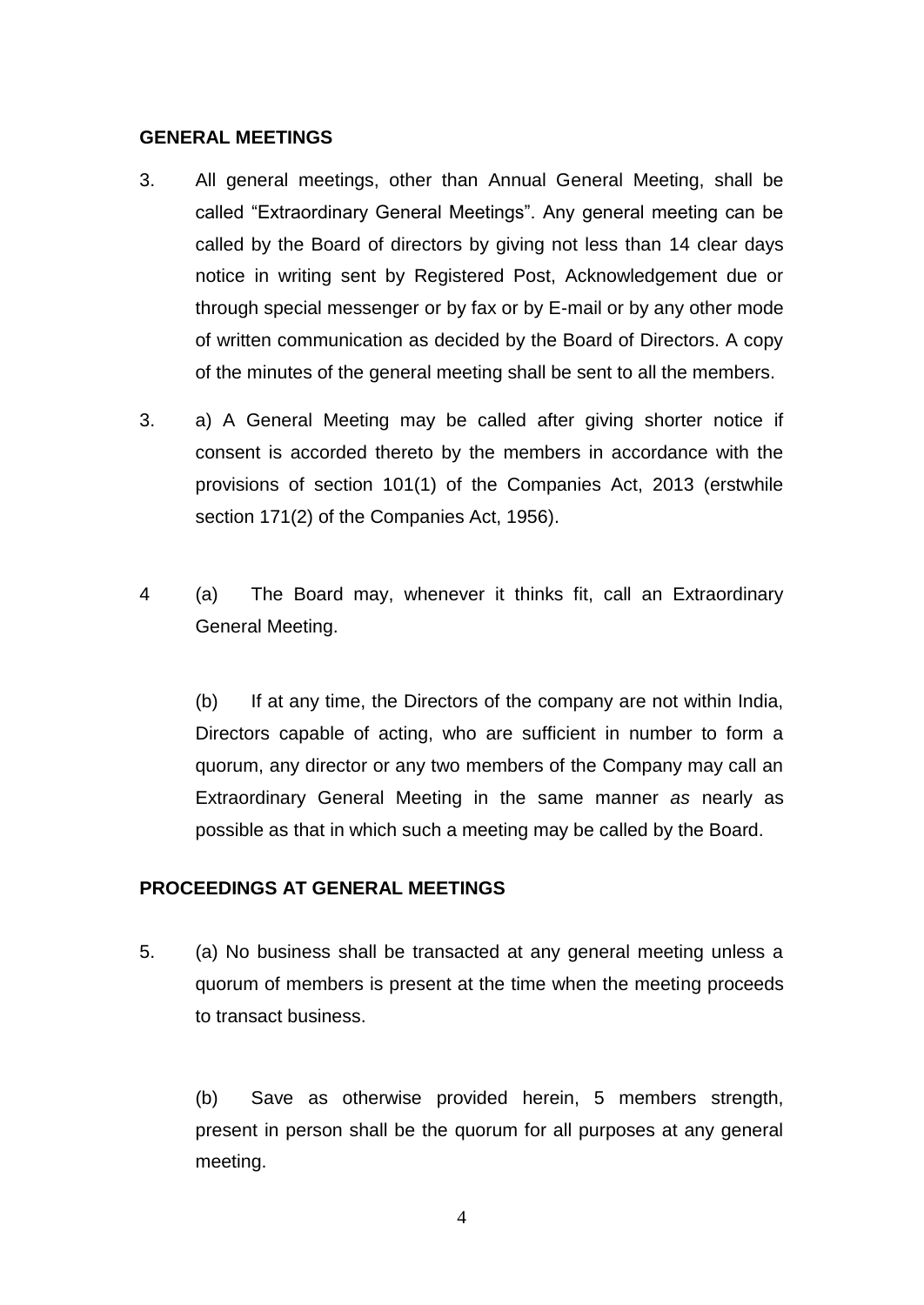6. (a) If within half-an-hour from the time appointed for holding a meeting of the Company, a quorum is not present, the meeting, if called upon the requisition of members, shall stand dissolved.

(b) In any other case, the meeting shall stand adjourned to the same day in the next week, at the same time and place or to such other day and at such other time and place as the Board may determine.

- 7. The Chairman, if any, of the Board shall preside as Chairman at every general meeting of the Company.
- 8. If there is no such Chairman, or if the Chairman is not present within fifteen minutes after the time appointed for holding the meeting or is unwilling to act as Chairman for the meeting, the Directors present shall elect one of their members to be Chairman of the meeting.
- 9. If at any meeting no Director is willing to act as Chairman or if no Director is present within fifteen minutes after the time appointed for holding the meeting, the members present shall choose one of the members to be the Chairman of the meeting.
- 10. (a) The Chairman may, with the consent of those present at any meeting at which a quorum is present and shall if so directed by the meeting, adjourn the meeting, from time to time and from place to place.
- (b) No business shall be transacted at any adjourned meeting other than the business left unfinished at the meeting from which the adjournment took place.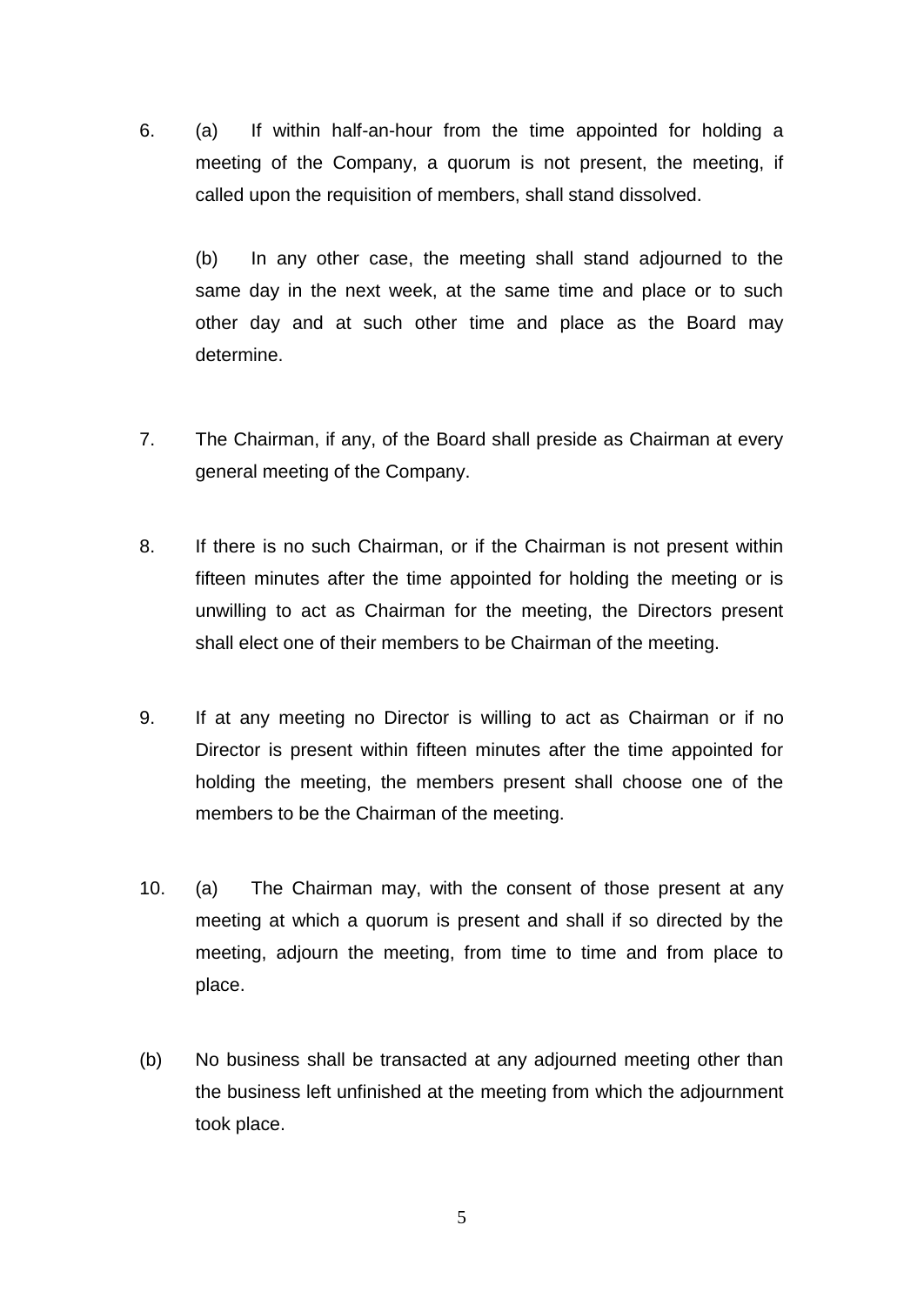- (c ) When a meeting is adjourned for thirty days or more, notice of the adjourned meeting shall be given as in the case of an original meeting.
- (d) Save as aforesaid, it shall not be necessary to give any notice of an adjournment or of the business to be transacted at an adjourned meeting.
- 11. In case of an equality of votes, whether by show of hands or on a poll, the Chairman of the meeting at which the show of hands takes place, or at which the poll is demanded, shall be entitled to a second or casting vote.The Chairman in the best interest of the Company shall exercise such second/ casting vote.
- 12. Any business other than that upon which a poll has been demanded may be proceeded with pending the taking of the poll.

## **VOTES OF MEMBERS**

- 13. "Every member shall have one vote. A member shall not be entitled to appoint any other person as his proxy unless such other person is also a member of the company (NIXI)."
- 14. No member shall be entitled to vote at any general meeting unless all sums presently payable by him to the company have been paid.
- 15. (a) No objection shall be raised to the qualification of any voter except at the meeting or adjourned meeting at which the vote objected to is given or tendered, and every vote not disallowed at such meeting shall be valid for all purposes.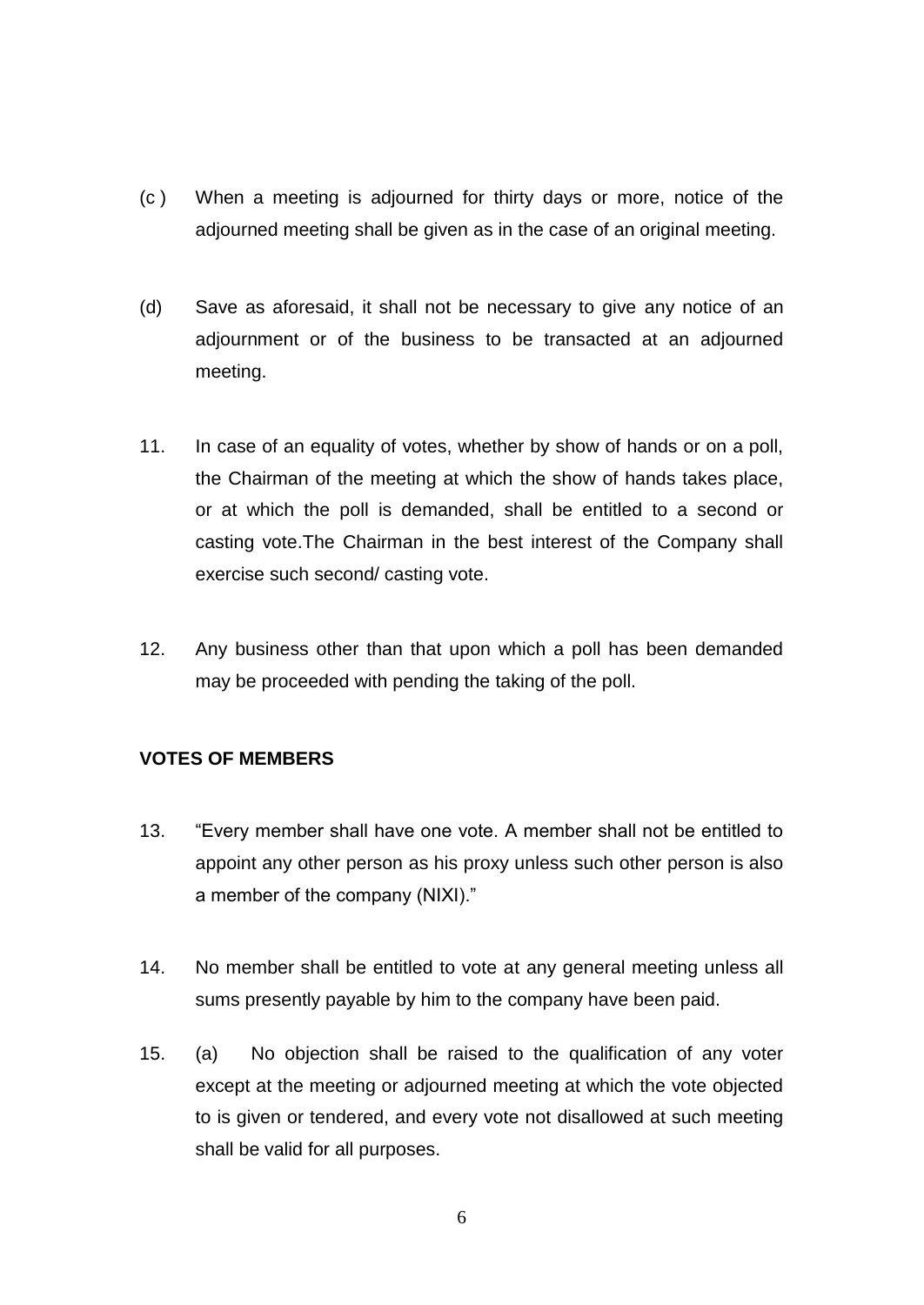(b) Any such objection made in due time shall be referred to the Chairman of the meeting, whose decision shall be final and conclusive.

16. A vote given in accordance with the terms of an instrument of proxy shall be valid, notwithstanding the previous death or insanity of the principal or the revocation of the proxy or of the authority under which the proxy was executed, provided that no intimation in writing of such death, insanity, revocation or transfer shall have been received by the Company at its office before the commencement of the meeting or adjourned meeting at which the proxy is used.

#### **BOARD OF DIRECTORS**

- 17. a. The number of Directors may be determined from time to time but shall not in any case be less than three and not more than twenty-one.
- b. The constitution of Board of Directors ("the Board") shall have the following structure unless it is amended by the Board with the approval of members in the general meeting:
- **Nominee Directors** The Board shall have three representatives from Ministry of Communication and Information Technology and one each from IIT and Internet Service Provides Association of India.
- **Co-opted Directors** The Board at its discretion may co-opt *five* Directors from the Members Company, representative of DOT, TRAI, NSCS (National Security Council System), NIC, CERT or having the expert knowledge in the field of NIR, .IN or such other persons who in its view shall be helpful for the efficient and transparent working of the company.
	- **- Elected Directors** The ordinary members of the company will elect **seven** Directors among themselves.

Officials of the representing company must be Owner/or Director/or Partner/or regular employee of the representing company.

- An Elected Director, representing a company (ISP Member), shall retire from the post of the Director of the company: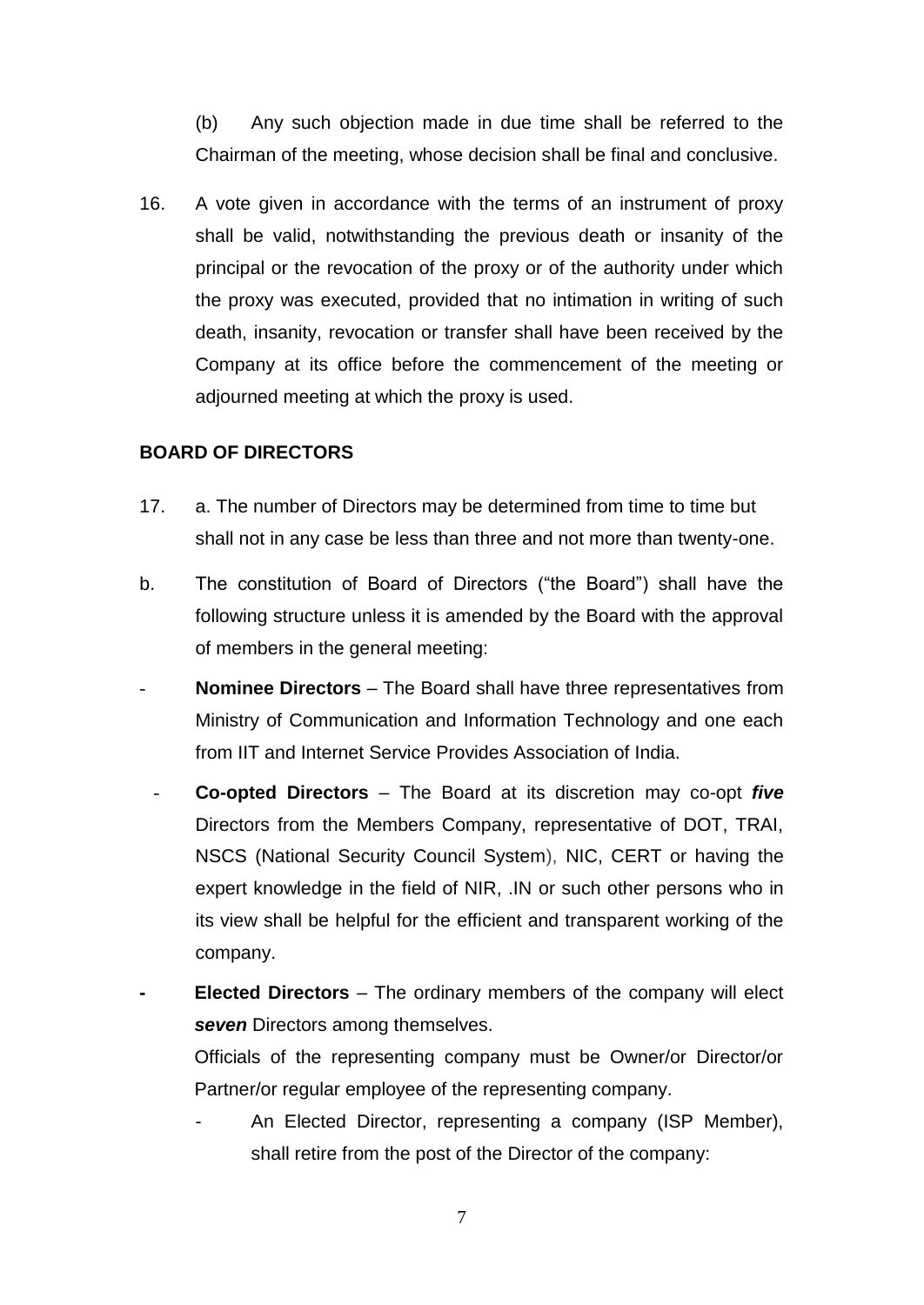- a) On the date of his ceasing to be an officials of the representing company, or
- b) On the date of submitting the resignation from the post of the Director of the company, or
- c) As per section 167 of the Companies Act 2013 (erstwhile section 283 of the Companies Act, 1956)
- In the above situation, the casual vacancy so created may be filled by the Board of Directors at the Board meeting under section 161 of the Companies Act 2013 (erstwhile section 262 of the Companies Act, 1956), but any person so appointed shall retain his office so long as the vacating Director would have retained the same.

### - **One Past Chairman**

- c. The Board shall elect a Chairman and determine the period for which he is to hold office, who shall act on behalf and in consultation with the Board.
- d. "The tenure of the members of the Board shall be for two years. After serving three consecutive terms, the individuals will have to undergo cooling off period of one term (2 years) for becoming eligible for appointment as Director again."
- e. (*i*) The remuneration of the directors shall, in so far as it consists of a monthly payment, be deemed to accrue from day-to-day. (*ii*) In addition to the remuneration payable to them in pursuance of the Act, the directors may be paid all travelling, hotel and other expenses properly incurred by them:
	- a) in attending and returning from meetings of the Board of directors or any committee thereof or general meetings of the company; or
	- b) in connection with the business of the company.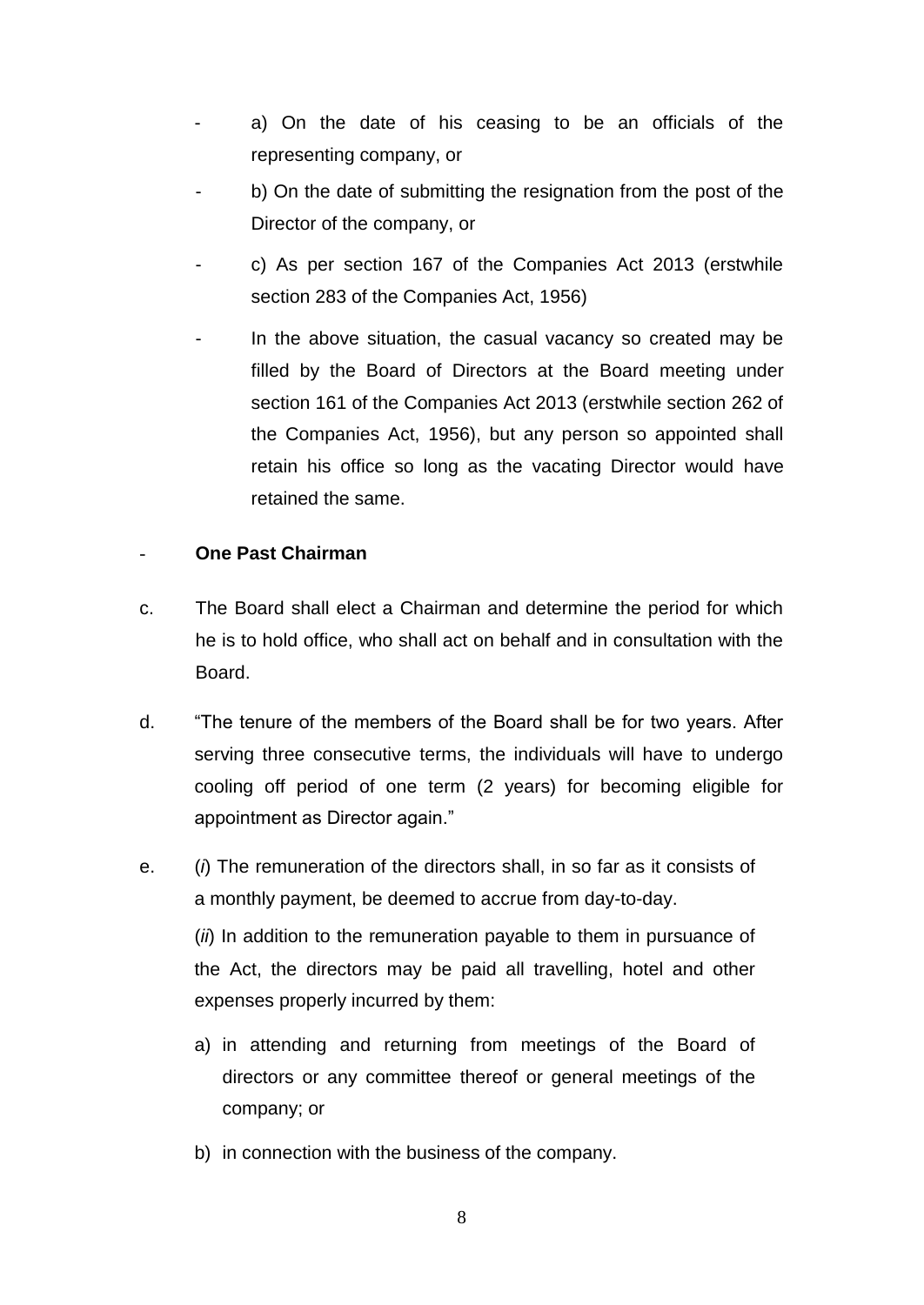| 18.  | The following persons shall be the first Directors of the Company |  |  |
|------|-------------------------------------------------------------------|--|--|
| S.No | Name                                                              |  |  |
| 1    | Mr. Subramanian Lakshminarayanan,                                 |  |  |
| 2    | Mr. Pankaj Agrawala,                                              |  |  |
| 3    | Mr. Jatinder Kumar,                                               |  |  |
| 4    | Mr. Satya Narayan Zindal,                                         |  |  |
| 5    | Prof. Ashok Jhunjhunwala,                                         |  |  |
| 6    | Mr. Rajasekhar Ramaraj                                            |  |  |
| 7    | Mr. Vaidyanathan Srinivasan                                       |  |  |
| 8    | Mr. Jasjit Sawhney                                                |  |  |
| 9    | Mr. Amitabh Singhal                                               |  |  |
| 10   | Mr. Rishi Chawla                                                  |  |  |
|      |                                                                   |  |  |

Date: 19-6-2003

Place: New Delhi

### **ADDITIONAL DIRECTORS**

19. A simple majority of the Directors present at the Board meeting shall have power at any time and from time to time, to appoint any person and/or member other than a person who has been removed from Directorship of the Company as Additional Director but the total number shall not exceed the maximum number fixed for the board. Additional Director may not be a Member of NIXI. Any director so appointed shall hold office only up to the date of the next Annual General Meeting of the Company.

## **INVESTMENTS**

20. With the approval of the simple majority of Directors present at the Board meeting, may from time to time invest the surplus funds or corpus funds which are not immediately required, in the shares or securities or Bonds or similar securities of other companies which have the highest safety and rating of AAA/AA+ or equivalent rating on such terms and conditions and subject to such limits as decided through the CEO or Executive Director or other working Director or Secretary General jointly or severally as authorized from time to time.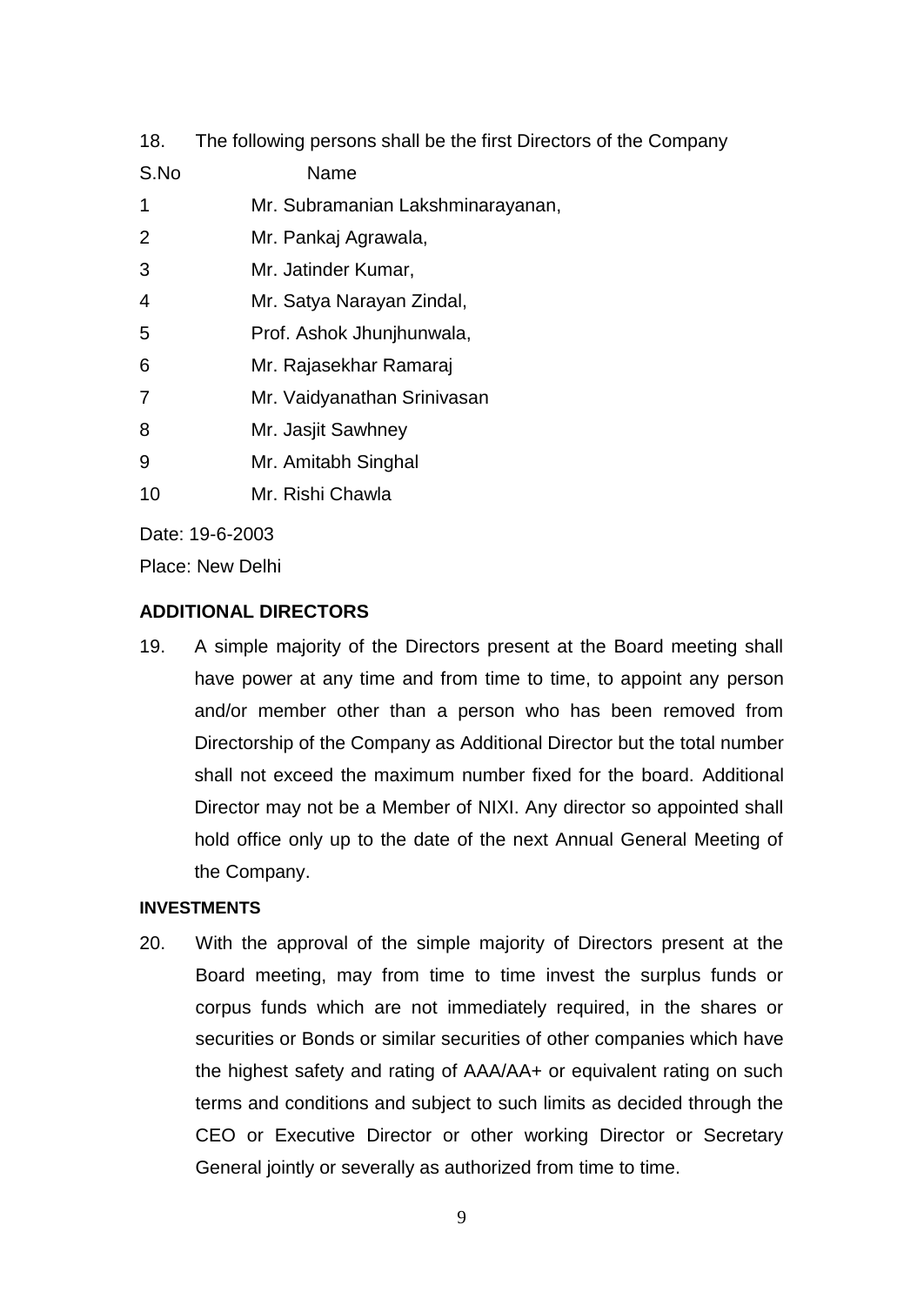#### **LENDING/ADVANCES/GUARANTEES**

21. With the approval of the simple majority of Directors present at the Board meeting, may from time to time lend and advance money not immediately required by the Company or give credit or guarantee to such persons, firms or companies or banks or FIs on such terms and conditions and subject to such limits as may be decided through the Executive Director or such other working Director or Secretary or other Directors jointly or severally as authorised from time to time.

#### **PROCEEDINGS OF MEETINGS OF THE BOARD**

- 22. (a) The Board of Directors may meet for the conduct of business, adjourn and otherwise regulate its meetings as it thinks fit provided that a meeting of the Board shall be held at least once every six calendar months and at least two such meetings shall be held every year. The quorum for Board's meeting shall be either eight Directors or  $1/4<sup>th</sup>$  of its total strength; whichever is less (any fraction contained in that  $1/4<sup>th</sup>$ being rounded off as one) provided the quorum shall not be less than two members in any case. A copy of the minutes of the Board Meeting shall be sent to all the Directors of the Company.
- (b) A Director may, and CEO or Secretary General on the requisition of a Director shall, at any time, summon a meeting of the Board.
- 23. (a) Save as otherwise expressly provided by the Act, questions arising at any meeting of the Board shall be decided by a majority of Directors present.

(b) In case of an equality of votes, the Chairman shall have a second or casting vote in the best interest of the Company.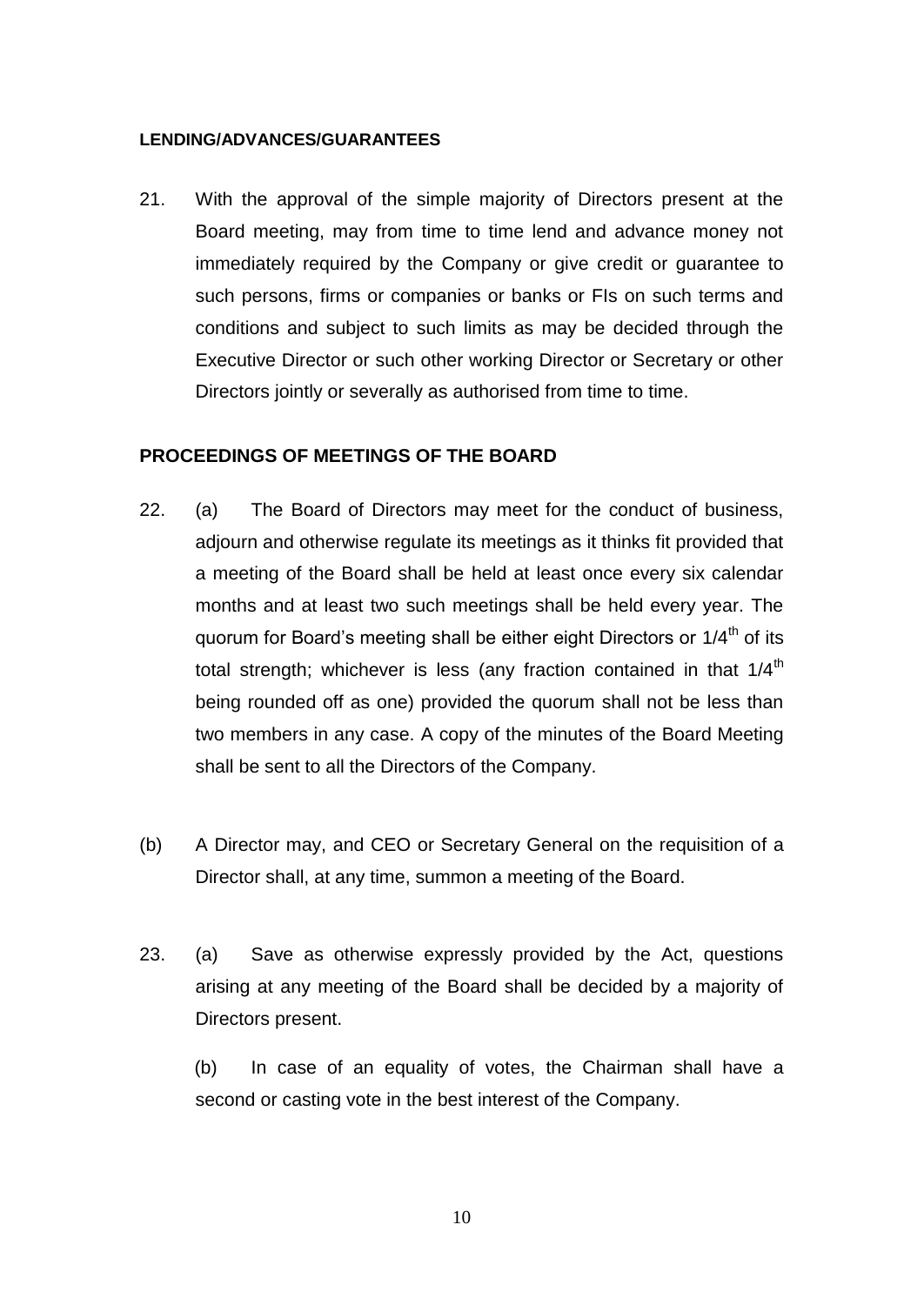- 24. The continuing Directors may act notwithstanding any vacancy in the Board if and so long as their number is reduced below the quorum fixed by the Act for a meeting of the Board, the continuing Director or Directors may act for the purpose of increasing the number of Directors to that fixed for the quorum or of summoning a General Meeting of the Company, but for no other purpose.
- 25. (*i*) The Board may elect a Chairperson of its meetings and determine the period for which he is to hold office.

(*ii*) If no such Chairperson is elected, or if the Chairman is not present within fifteen minutes after the time appointed for holding the meeting, the Directors present may choose one of the members to be the Chairman of the meeting.

26. (a) The Board may, subject to the provisions of the Act, delegate any of its power to a committee consisting of such member or members of its body as it thinks fit.

(b) Any committee so formed shall in the exercise of powers so delegated, conform to any regulation that may be imposed on it by the Board.

27. (a) The committee may elect a Chairman of its meetings.

(b) If no such Chairman is elected or if at any meeting the Chairman is not present within five minutes after the time appointed for holding the meeting, the members present may choose one of their members to be Chairman of the meeting.

- 28. (a) A committee may meet and adjourn as it thinks proper.
	- (b) Questions arising at any meeting of a committee shall be determined by a simple majority of the committee members present.
- 29. All acts done at any meeting of the Board or of a committee thereof, or by any person acting as a Director, shall notwithstanding that it may be afterwards find that there is some defect in the appointment of any one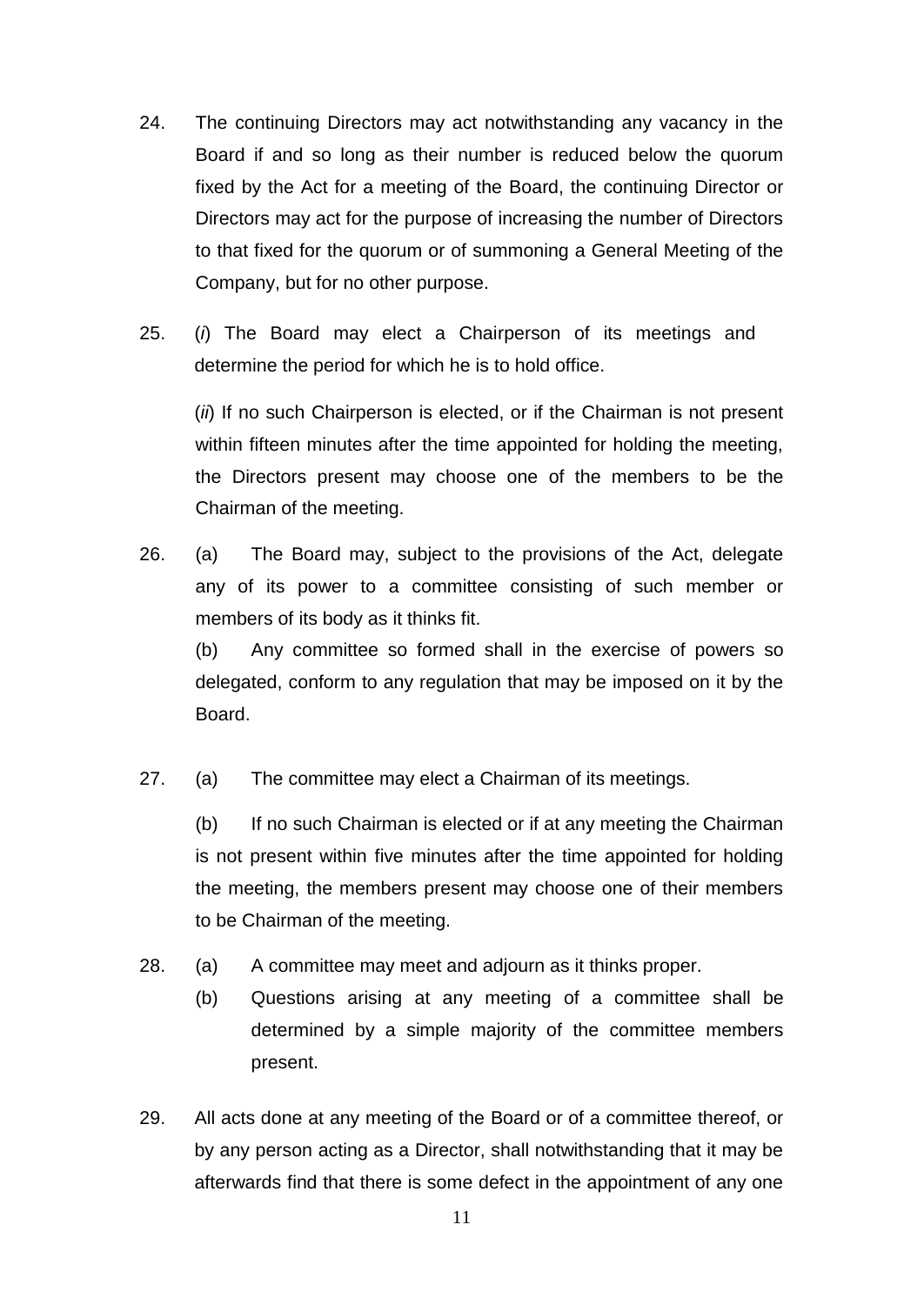or more of such Directors or of any person acting as aforesaid or that they or any of them were disqualified, be as valid as if every such Director or such person had been duly appointed and was qualified to be a Director.

30. Save as otherwise expressly provided in the Act, a resolution in writing, signed by all the members of the Board or committee thereof for the time being entitled to receive notice of a meeting of the Board or committee shall be as valid and effectual as if it had been passed at a meeting of the Board or committee duly convened and held.

#### **CHIEF EXECUTIVE OFFICER (CEO) OR SECRETARY GENERAL**

- 31. (a) A CEO or Secretary General or any other staff with suitable designation may be appointed by the Board for such term, at such remuneration and upon such conditions as it may think fit and any personnel appointed may be removed by the Board at its sole discretion.
	- (b) A Director may be appointed as CEO or Secretary General or at such other designation as may be decided by the Board.
	- (c) The CEO/ Secretary General/ such other position(s) approved by the Board, will be responsible for getting the day-to-day affairs of the company executed and comply with the legal /statutory requirements.
- 32. A provision of the Act or these regulations requiring or authorising a thing to be done by a Director and the Manager or the Secretary shall not be satisfied by its being done by the same person acting both as Director and as the Manager or Secretary.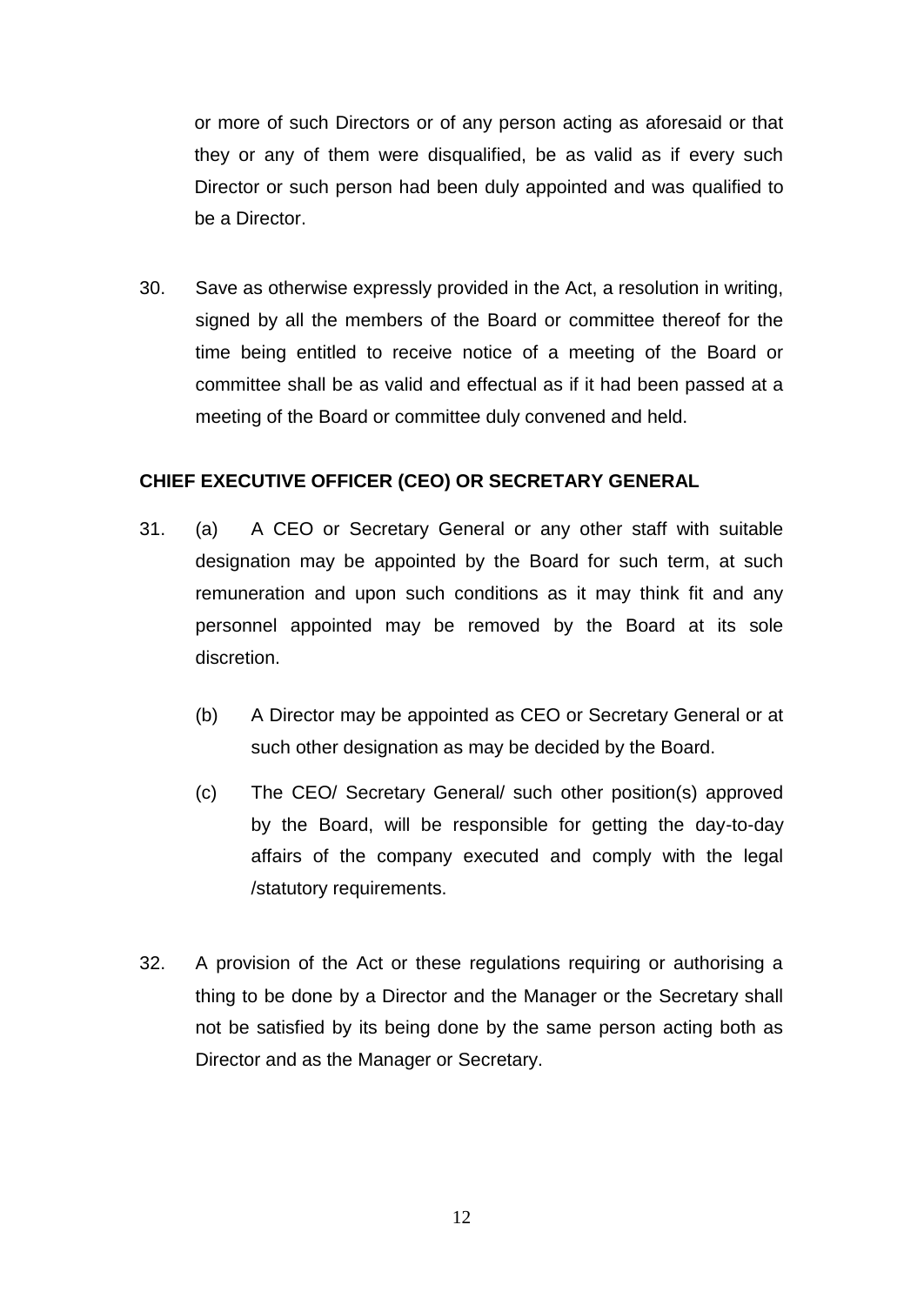## **ALTERATION OF MEMORANDUM/ARTICLES OF ASSOCIATION**

33. Not less than  $3/4^{\text{th}}$  of the members present at the general meeting shall give their consent for alteration of the Memorandum of Association subject to the approval of the Central Government. Similarly, not less than  $3/4<sup>th</sup>$  of the members present at the general meeting shall alter the Articles of Association of the Company subject to applicable provisions of the Companies Act subject to approval of the Central Government.

### **POWERS TO BORROW**

34. A simple majority of the Directors present at the Board meeting may after getting approval of the members present at the general meeting from time to time at its discretion, subject to the provisions of the Act, raise or borrow money from anywhere and secure payment of any sum or sums of money for the purpose of the Company.

#### **BYE-LAWS**

35. (a)  $3/4^{\text{th}}$  majority of the members present at the general meeting shall have the power from time to time to make, alter and repeal such bye-laws as they may deem necessary or convenient for the proper conduct and management of the Company.

(b) Such bye-laws amongst others may provide procedure to be followed in implementing and administering the objects for which the Company has been incorporated including the procedure for repayment of loans, charges if any to be levied for use of facilities or for payments for participation in activities, rates of reimbursements or payments for various benefits and may revise the rates, charges, fees, benefits etc. And the procedures and guidelines from time to time.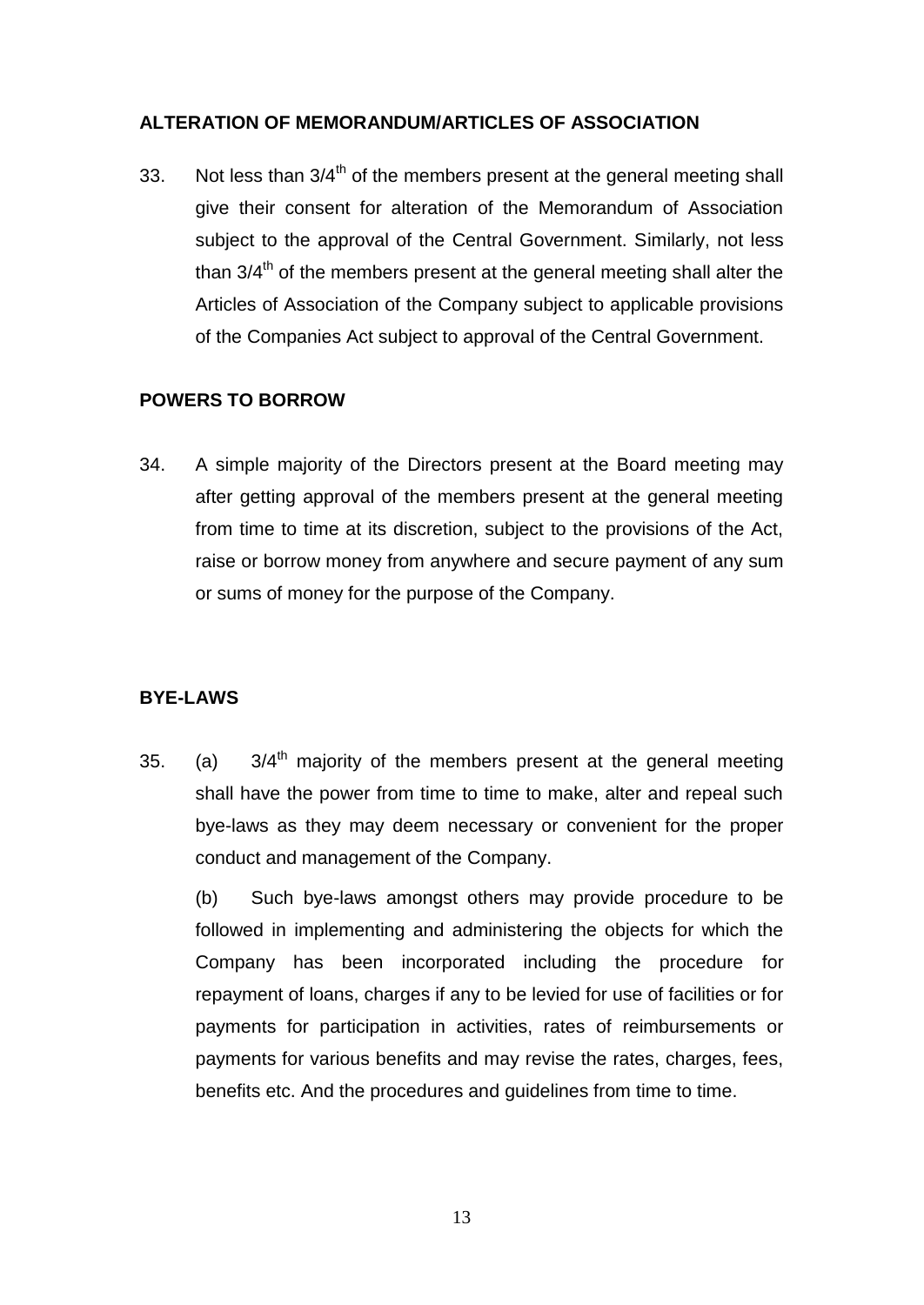- (c) The Election of the Directors among the Ordinary Members as defined under article 2(c) should be in accordance with the rules specified in the Election Guidelines.
- (d) Provided that such byelaws shall not be inconsistent with anything contained in the Memorandum or Articles of Association

#### **ACCOUNTS AND AUDIT**

- 36. The Company shall keep proper books of accounts and at the expiration of each financial year prepare a Receipts and Payment and Income and Expenditure Account and Balance Sheet and shall cause them to be audited by an Auditor appointed by the Company at its Annual General Meeting. The auditor should be a Chartered Accountant duly qualified to audit the accounts of the Company.
- 37. The Auditor and all Directors shall have access to all the books of accounts of the Company and shall examine the Receipts and Payments and Income and Expenditure Account and the Balance Sheet and verify them with the accounts and vouchers relating thereto and shall sign them as found by him to be correct, duly vouched and in accordance with law or specifically report to the Company in what respects he finds them to be incorrect, untouched or not in accordance with law.
- 38. The Company shall not later than six months of the expiration of each financial year place before a General Meeting a Receipt and Payments and Income and Expenditure account and the Balance Sheet together with the report of the Auditor duly signed by him. The said accounts shall be circulated in advance to every member of the Company along with a notice convening the Annual General Meeting.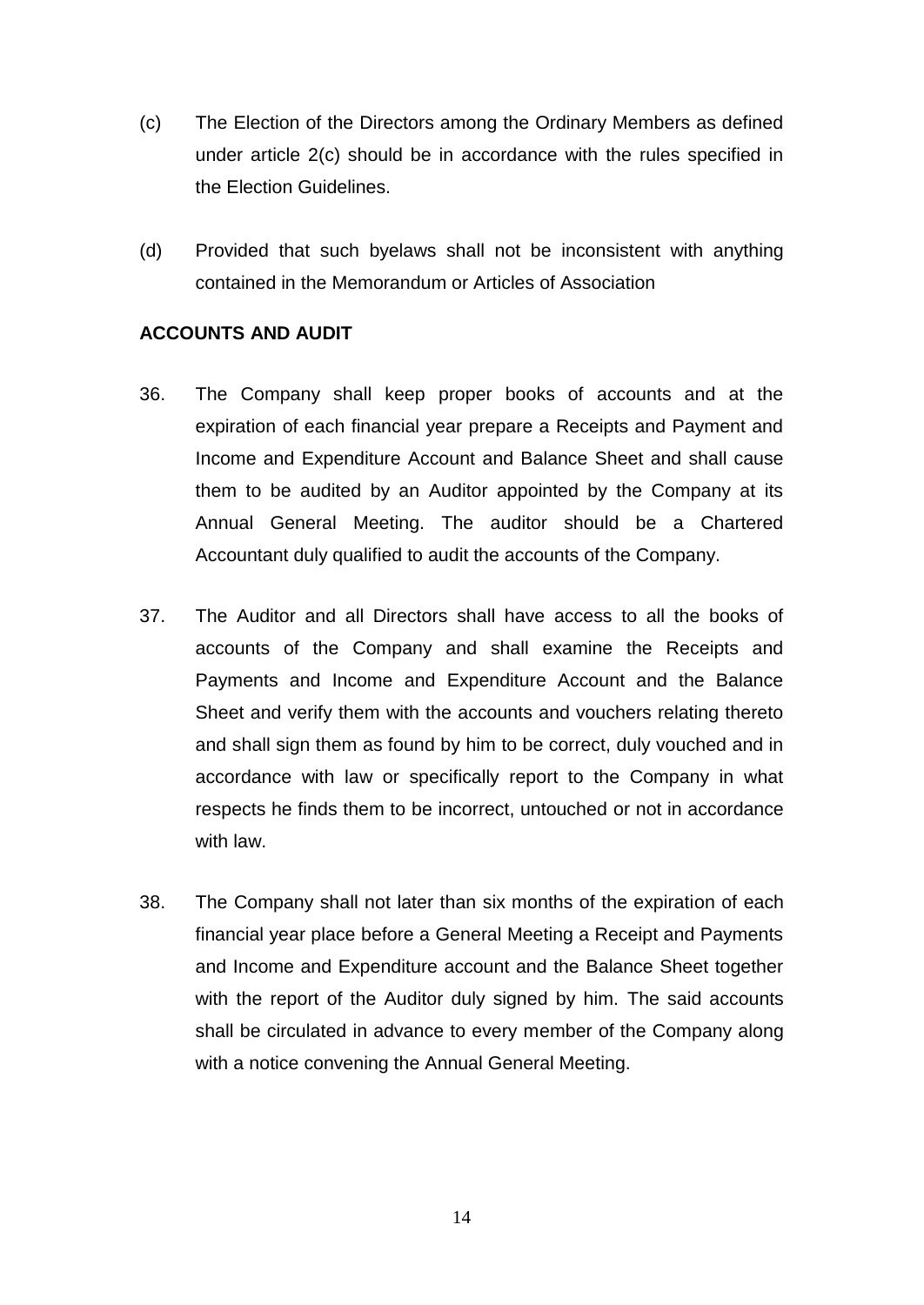### **LEGAL PROCEEDINGS**

39. The Company shall undertake or assist proceedings in any Court of law with the approval of CEO. The same should be informed to the Board of Directors in the subsequent Board Meeting.

#### **ARBITRATION**

40. All disputes respecting the interpretation of these articles or among the members interest or members vis-à-vis the Directors or any other matter under dispute, which cannot be resolved, by the Members or Board of Directors shall be referred for arbitration.

#### **THE SEAL**

- 41. The Board shall provide for the safe custody of the seal.
- 42. The seal of the Company shall not be affixed to any instrument except by the authority of a resolution of the Board of Directors and except in the presence of at least one Director and the Secretary or such other persons, whom the Board may appoint for the purpose and that Director and the Secretary or other person as aforesaid shall sign every instrument to which the seal of the Company is so affixed in their presence.

\*\*\*\*\*\*\*\*\*\*